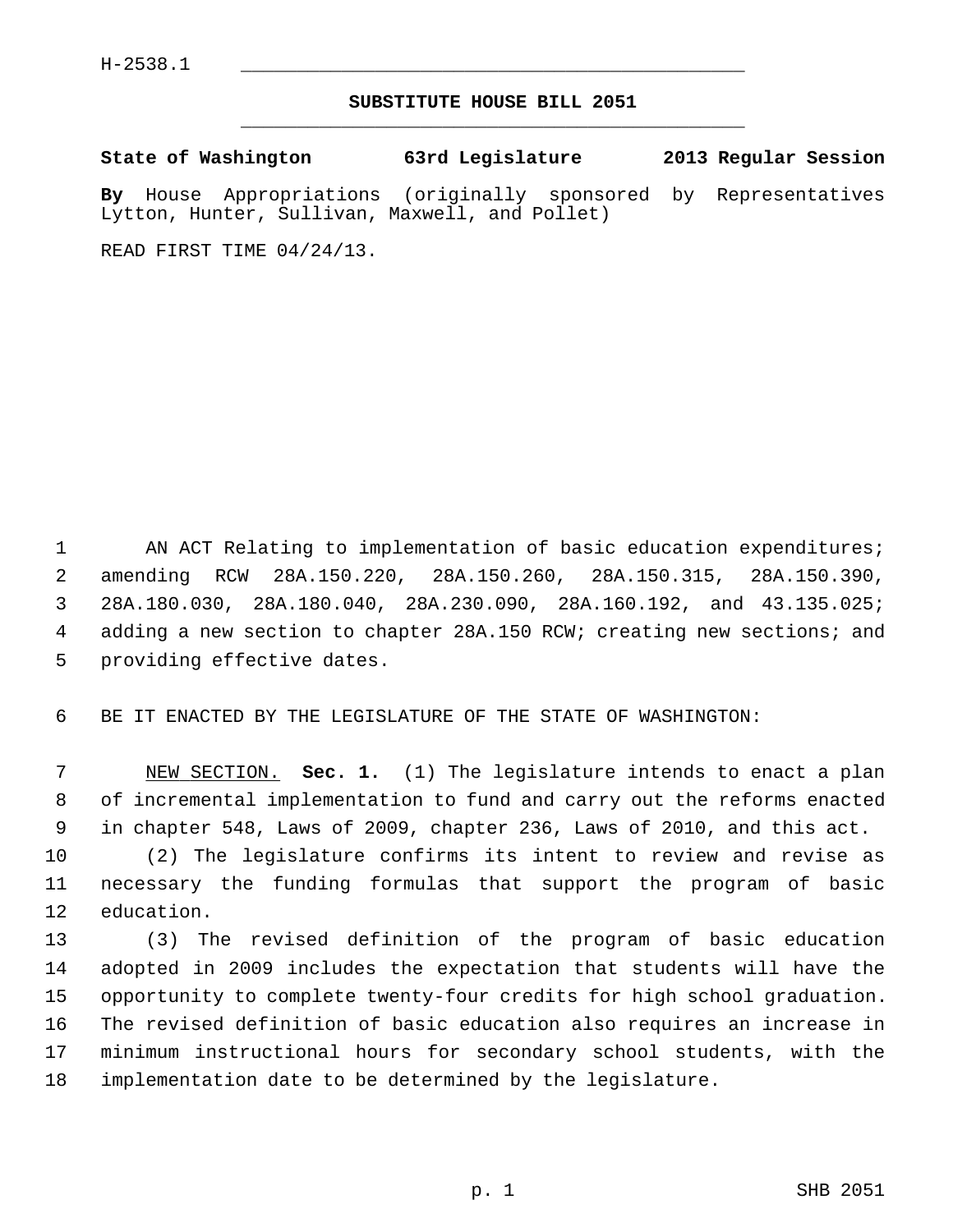1 (4) After further review, including considering the recommendations 2 of the quality education council and the joint task force on education 3 finance, the legislature finds that increasing instructional hours for 4 secondary students is a necessary but not sufficient expansion of the 5 education program to provide all students the opportunity to complete 6 career and college ready graduation requirements.

 7 (5) Therefore, the legislature intends to formally authorize, and 8 provide sufficient resources for, implementation of the opportunity for 9 students to complete twenty-four credits for graduation through a 10 comprehensive approach that includes increased instructional hours, 11 expansion of the learning assistance program and transitional bilingual 12 instructional program, and resources to support additional family 13 engagement and counseling.

14 (6) The legislature further finds that the 2015-16 school year 15 targets for increased minimum allocations for materials, supplies, and 16 operating costs established under chapter 236, laws of 2010, were based 17 on a reasonable estimate that relied on a survey of school districts of 18 their expenditures from basic education dollars in the 2007-08 school 19 year. In the course of reviewing and revising education funding 20 formulas pursuant to chapter 548, Laws of 2009, the legislature has 21 determined that more accurate expenditure information from the 2011-12 22 school year is now available. The legislature finds that this 23 expenditure data, which has been generated from all school districts 24 rather than a sample and is based on audited actual expenditures rather 25 than estimates from a survey, warrants adjustment to the 2015-16 school 26 year targets for minimum allocations for materials, supplies, and 27 operating costs.

28 (7) To ensure the state's ability to support the Article IX program 29 of basic education, the legislature intends to make a temporary 30 revision to the state expenditure limit laws during the period of 31 incremental implementation of basic education funding reforms. By 32 temporarily suspending the "rebasing" that would otherwise occur under 33 the limit calculation, the legislature will preserve the ability to 34 fund these basic education enhancements during the transition to full 35 funding of the formula.

36 **Sec. 2.** RCW 28A.150.220 and 2011 1st sp.s. c 27 s 1 are each 37 amended to read as follows: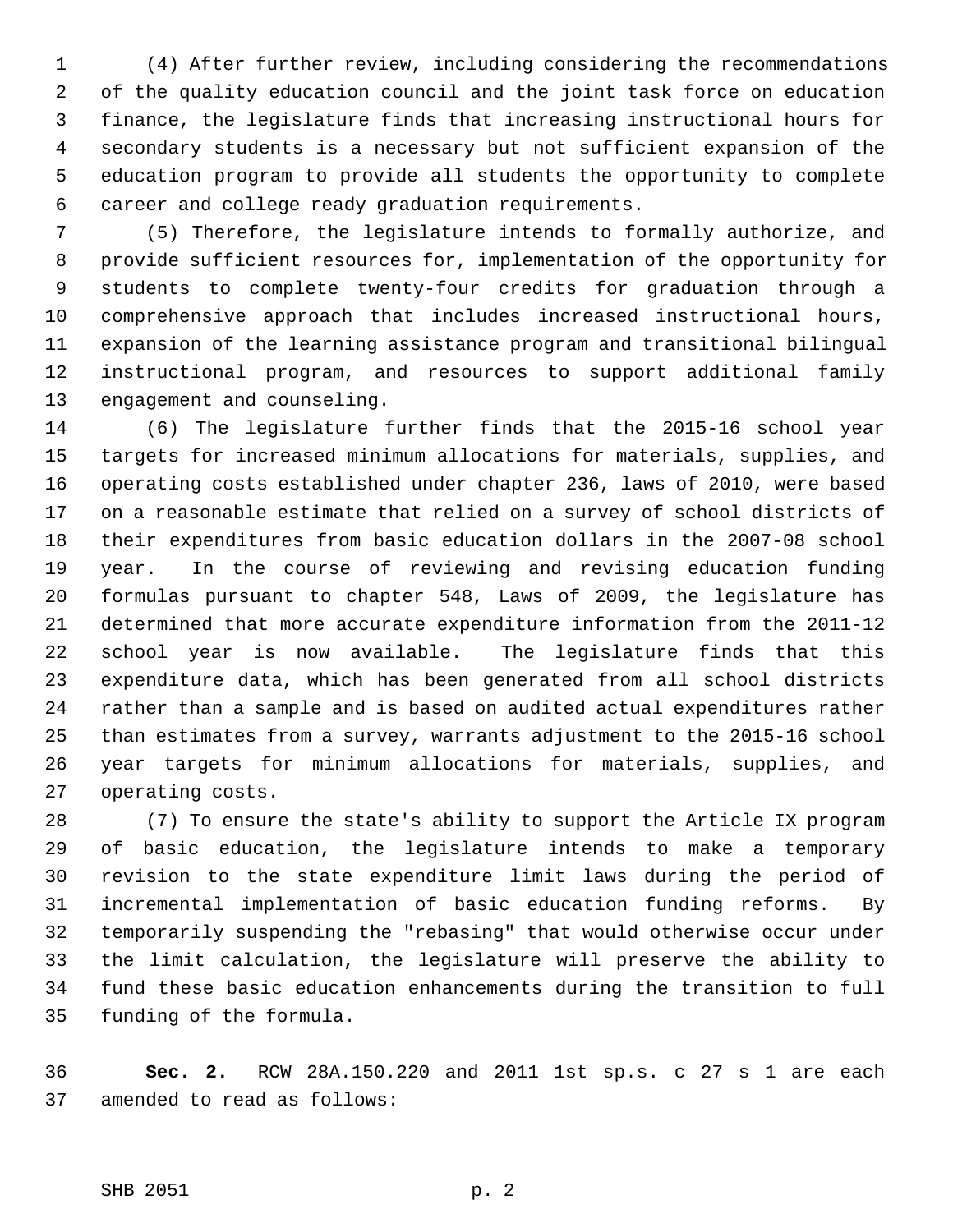1 (1) In order for students to have the opportunity to develop the 2 basic education knowledge and skills under RCW 28A.150.210, school 3 districts must provide instruction of sufficient quantity and quality 4 and give students the opportunity to complete graduation requirements 5 that are intended to prepare them for postsecondary education, gainful 6 employment, and citizenship. The program established under this 7 section shall be the minimum instructional program of basic education 8 offered by school districts.

 9 (2) Each school district shall make available to students the 10 following minimum instructional offering each school year:

11 (a) For students enrolled in grades one through twelve, at least a 12 district-wide annual average of one thousand hours, which shall be 13 increased district-wide to ((at least one thousand eighty instructional 14 hours for students enrolled in each of grades seven through twelve 15 and)) at least one thousand instructional hours for students in each of 16 grades one through six ((according to an implementation schedule 17 adopted by the legislature, but not before)) beginning with the ((2014-18  $\pm$  15)) 2017-18 school year(( $\div$ )), and increased district-wide for students 19 in each of grades seven through twelve according to the following 20 implementation schedule:

## 21 Minimum instructional

22 hours for grades 7-12

| 26 2017-18 school year and thereafter 1,080 |  |  |  |  |  |  |  |  |  |  |  |  |  |
|---------------------------------------------|--|--|--|--|--|--|--|--|--|--|--|--|--|

27 (b) For students enrolled in kindergarten, at least four hundred 28 fifty instructional hours, which shall be increased to at least one 29 thousand instructional hours according to the implementation schedule 30 under RCW 28A.150.315.

31 (3) The instructional program of basic education provided by each 32 school district shall include:

33 (a) Instruction in the essential academic learning requirements 34 under RCW 28A.655.070;

35 (b) Instruction that provides students the opportunity to complete 36 twenty-four credits for high school graduation, ((subject to a phased-37 in implementation of the twenty-four credits as established by the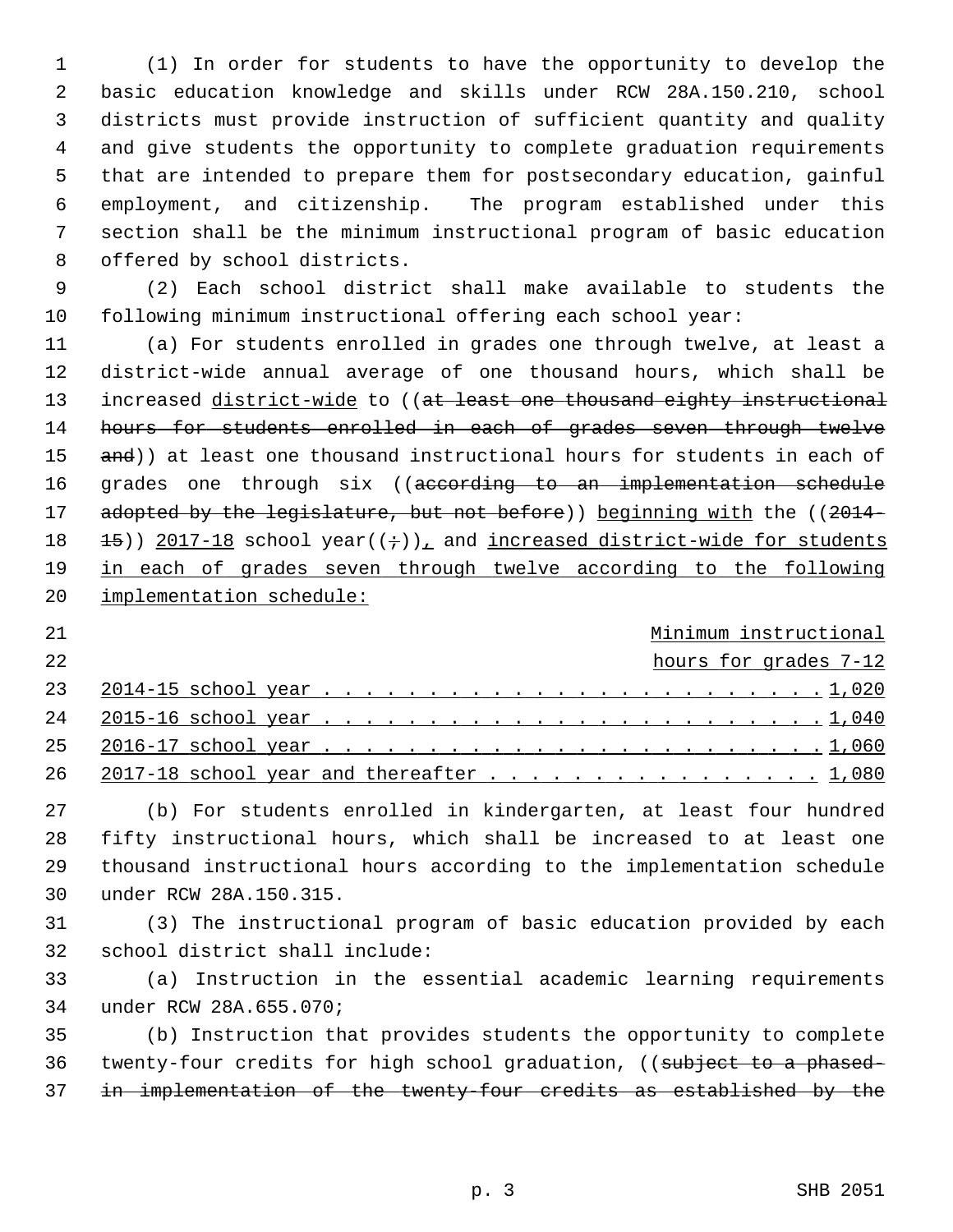1 legislature)) beginning with the graduating class of 2018. Course 2 distribution requirements may be established by the state board of 3 education under RCW 28A.230.090;

 4 (c) If the essential academic learning requirements include a 5 requirement of languages other than English, the requirement may be met 6 by students receiving instruction in one or more American Indian 7 languages;

 8 (d) Supplemental instruction and services for underachieving 9 students through the learning assistance program under RCW 28A.165.005 10 through 28A.165.065;

11 (e) Supplemental instruction and services for eligible and enrolled 12 students whose primary language is other than English through the 13 transitional bilingual instruction program under RCW 28A.180.010 14 through 28A.180.080;

15 (f) The opportunity for an appropriate education at public expense 16 as defined by RCW 28A.155.020 for all eligible students with 17 disabilities as defined in RCW 28A.155.020; and

18 (g) Programs for highly capable students under RCW 28A.185.010 19 through 28A.185.030.

20 (4) Nothing contained in this section shall be construed to require 21 individual students to attend school for any particular number of hours 22 per day or to take any particular courses.

23 (5) Each school district's kindergarten through twelfth grade basic 24 educational program shall be accessible to all students who are five 25 years of age, as provided by RCW 28A.225.160, and less than twenty-one 26 years of age and shall consist of a minimum of one hundred eighty 27 school days per school year in such grades as are conducted by a school 28 district, and one hundred eighty half-days of instruction, or 29 equivalent, in kindergarten, to be increased to a minimum of one 30 hundred eighty school days per school year according to the 31 implementation schedule under RCW 28A.150.315. However, effective May 32 1, 1979, a school district may schedule the last five school days of 33 the one hundred and eighty day school year for noninstructional 34 purposes in the case of students who are graduating from high school, 35 including, but not limited to, the observance of graduation and early 36 release from school upon the request of a student, and all such 37 students may be claimed as a full-time equivalent student to the extent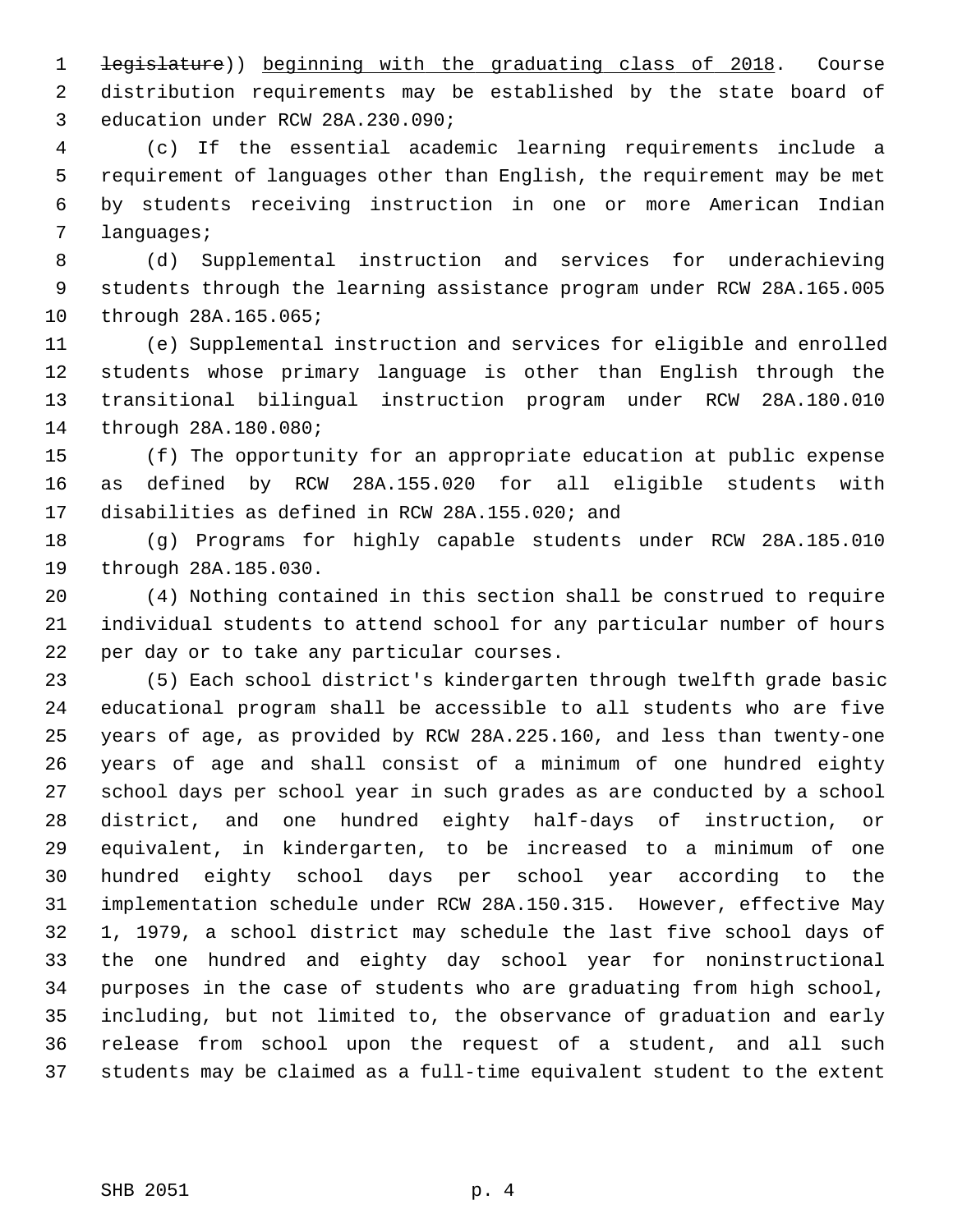1 they could otherwise have been so claimed for the purposes of RCW 2 28A.150.250 and 28A.150.260.

 3 (6) Nothing in this section precludes a school district from 4 enriching the instructional program of basic education, such as 5 offering additional instruction or providing additional services, 6 programs, or activities that the school district determines to be 7 appropriate for the education of the school district's students.

 8 (7) The state board of education shall adopt rules to implement and 9 ensure compliance with the program requirements imposed by this 10 section, RCW 28A.150.250 and 28A.150.260, and such related supplemental 11 program approval requirements as the state board may establish.

12 **Sec. 3.** RCW 28A.150.260 and 2011 1st sp.s. c 27 s 2 are each 13 amended to read as follows:

14 The purpose of this section is to provide for the allocation of 15 state funding that the legislature deems necessary to support school 16 districts in offering the minimum instructional program of basic 17 education under RCW 28A.150.220. The allocation shall be determined as 18 follows:

19 (1) The governor shall and the superintendent of public instruction 20 may recommend to the legislature a formula for the distribution of a 21 basic education instructional allocation for each common school 22 district.

23 (2) The distribution formula under this section shall be for 24 allocation purposes only. Except as may be required under chapter 25 28A.155, 28A.165, 28A.180, or 28A.185 RCW, or federal laws and 26 regulations, nothing in this section requires school districts to use 27 basic education instructional funds to implement a particular 28 instructional approach or service. Nothing in this section requires 29 school districts to maintain a particular classroom teacher-to-student 30 ratio or other staff-to-student ratio or to use allocated funds to pay 31 for particular types or classifications of staff. Nothing in this 32 section entitles an individual teacher to a particular teacher planning 33 period.

34 (3)(a) To the extent the technical details of the formula have been 35 adopted by the legislature and except when specifically provided as a 36 school district allocation, the distribution formula for the basic 37 education instructional allocation shall be based on minimum staffing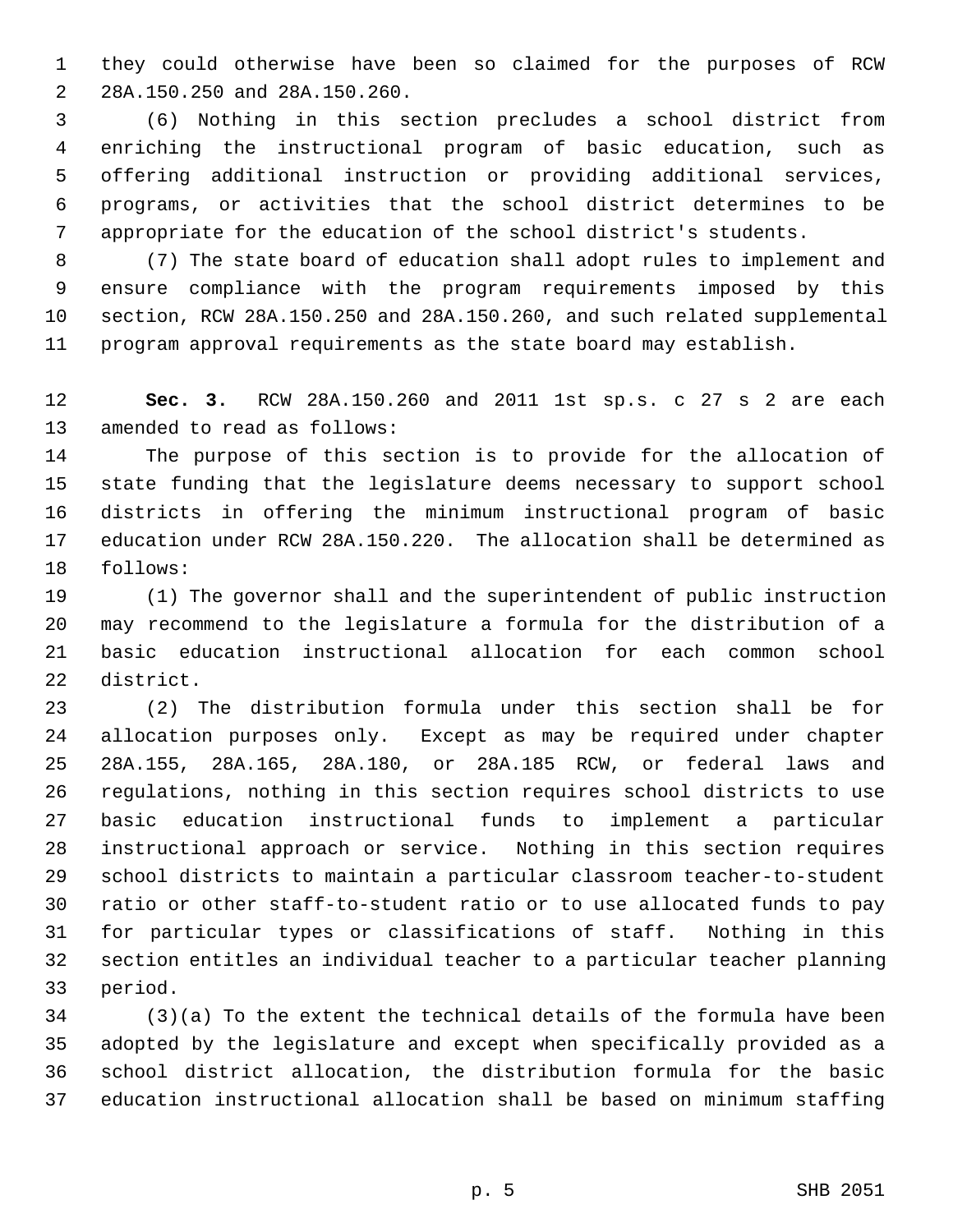1 and nonstaff costs the legislature deems necessary to support 2 instruction and operations in prototypical schools serving high, 3 middle, and elementary school students as provided in this section. 4 The use of prototypical schools for the distribution formula does not 5 constitute legislative intent that schools should be operated or 6 structured in a similar fashion as the prototypes. Prototypical 7 schools illustrate the level of resources needed to operate a school of 8 a particular size with particular types and grade levels of students 9 using commonly understood terms and inputs, such as class size, hours 10 of instruction, and various categories of school staff. It is the 11 intent that the funding allocations to school districts be adjusted 12 from the school prototypes based on the actual number of annual average 13 full-time equivalent students in each grade level at each school in the 14 district and not based on the grade-level configuration of the school 15 to the extent that data is available. The allocations shall be further 16 adjusted from the school prototypes with minimum allocations for small 17 schools and to reflect other factors identified in the omnibus 18 appropriations act.

19 (b) For the purposes of this section, prototypical schools are 20 defined as follows:

21 (i) A prototypical high school has six hundred average annual full-22 time equivalent students in grades nine through twelve;

23 (ii) A prototypical middle school has four hundred thirty-two 24 average annual full-time equivalent students in grades seven and eight; 25 and

26 (iii) A prototypical elementary school has four hundred average 27 annual full-time equivalent students in grades kindergarten through 28 six.

29 (4)(a) The minimum allocation for each level of prototypical school 30 shall be based on the number of full-time equivalent classroom teachers 31 needed to provide instruction over the minimum required annual 32 instructional hours under RCW 28A.150.220 and provide at least one 33 teacher planning period per school day, and based on the following 34 general education average class size of full-time equivalent students 35 per teacher:

| 36 | General education |            |         |
|----|-------------------|------------|---------|
| 37 |                   |            | average |
| 38 |                   | class size |         |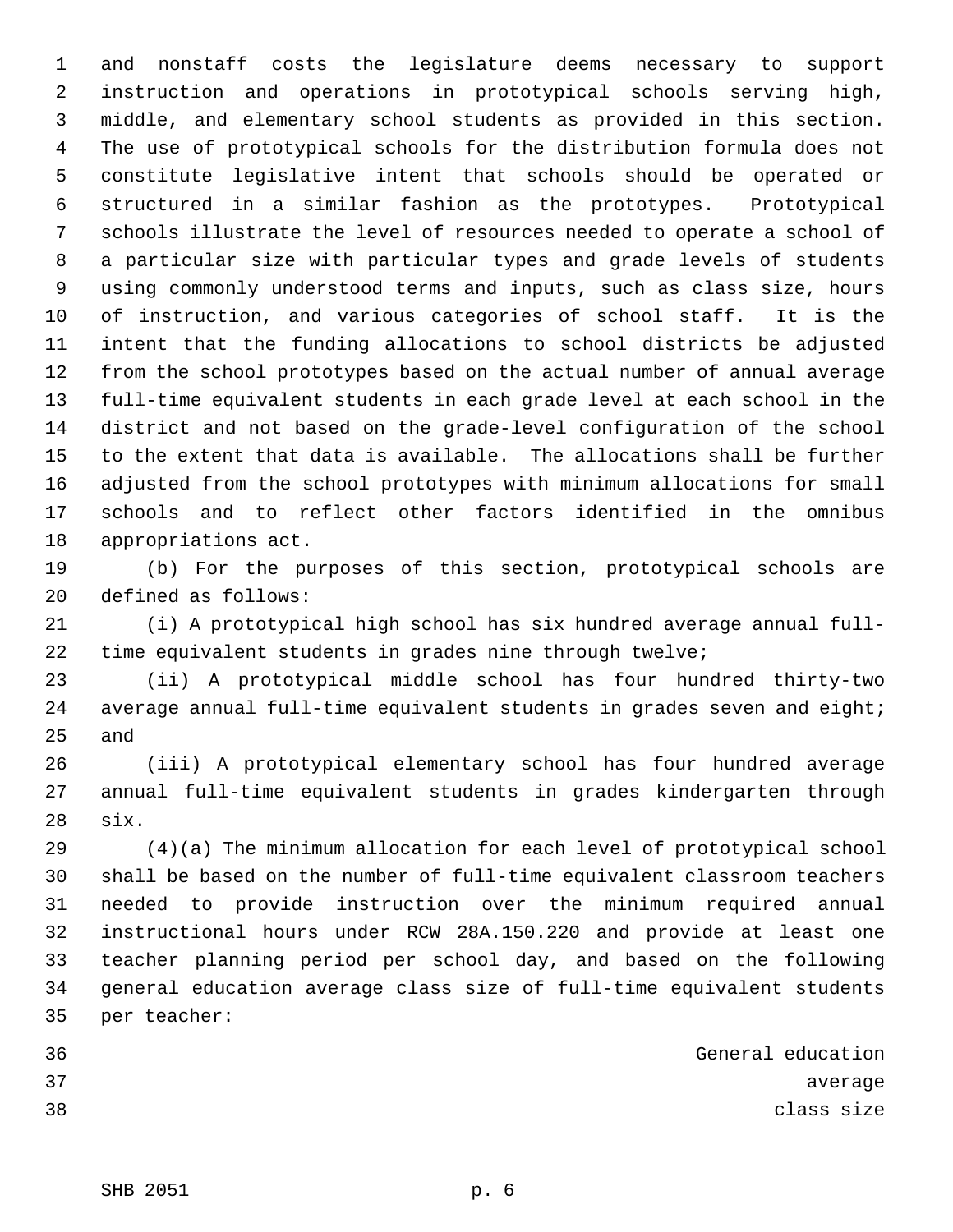| $\mathbf 1$ | 25.23                                                                           |
|-------------|---------------------------------------------------------------------------------|
| 2           |                                                                                 |
| 3           |                                                                                 |
| 4           | 28.53                                                                           |
| 5           |                                                                                 |
| 6           | (b) (( <del>During the 2011-2013 biennium and beginning with schools with</del> |
| 7           | the highest percentage of students eligible for free and reduced-price          |
| 8           | meals in the prior)) Beginning with allocations for the 2013-14 school          |
| 9           | year, the general education average class size for grades K-3 shall be          |
| 10          | reduced in equal annual increments from the allocation levels in (a) of         |
| 11          | this subsection, and the general education average class size for               |
| 12          | grades K-3 in high poverty schools where more than fifty percent of the         |
| 13          | students were eligible for free and reduced-price meals in the prior            |
| 14          | school year shall be reduced in equal annual increments from the 2012-          |
| 15          | 13 school year allocation levels, until the average class size funded           |
| 16          | under this subsection (4) in all prototypical elementary schools is no          |
| 17          | more than 17.0 full-time equivalent students per teacher ((beginning))          |
| 18          | in the 2017-18 school year and thereafter.                                      |
| 19          | (c) The minimum allocation for each prototypical middle and high                |
| 20          | school shall also provide for full-time equivalent classroom teachers           |
| 21          | based on the following number of full-time equivalent students per              |
| 22          | teacher in career and technical education:                                      |
| 23          | Career and technical                                                            |
| 24          | education average                                                               |
| 25          | class size                                                                      |
| 26          | Approved career and technical education offered at                              |
| 27          | the middle school and high school level 26.57                                   |
| 28          | Skill center programs meeting the standards established                         |
| 29          | by the office of the superintendent of public                                   |
| 30          |                                                                                 |
| 31          | (d) In addition, the omnibus appropriations act shall at a minimum              |
| 32          | specify:                                                                        |
| 33          | (i) A high-poverty average class size in schools where more than                |
| 34          | fifty percent of the students are eligible for free and reduced-price           |
| 35          | meals, which may be in addition to the class size specified for grades          |
| 36          | K-3 under (b) of this subsection; and                                           |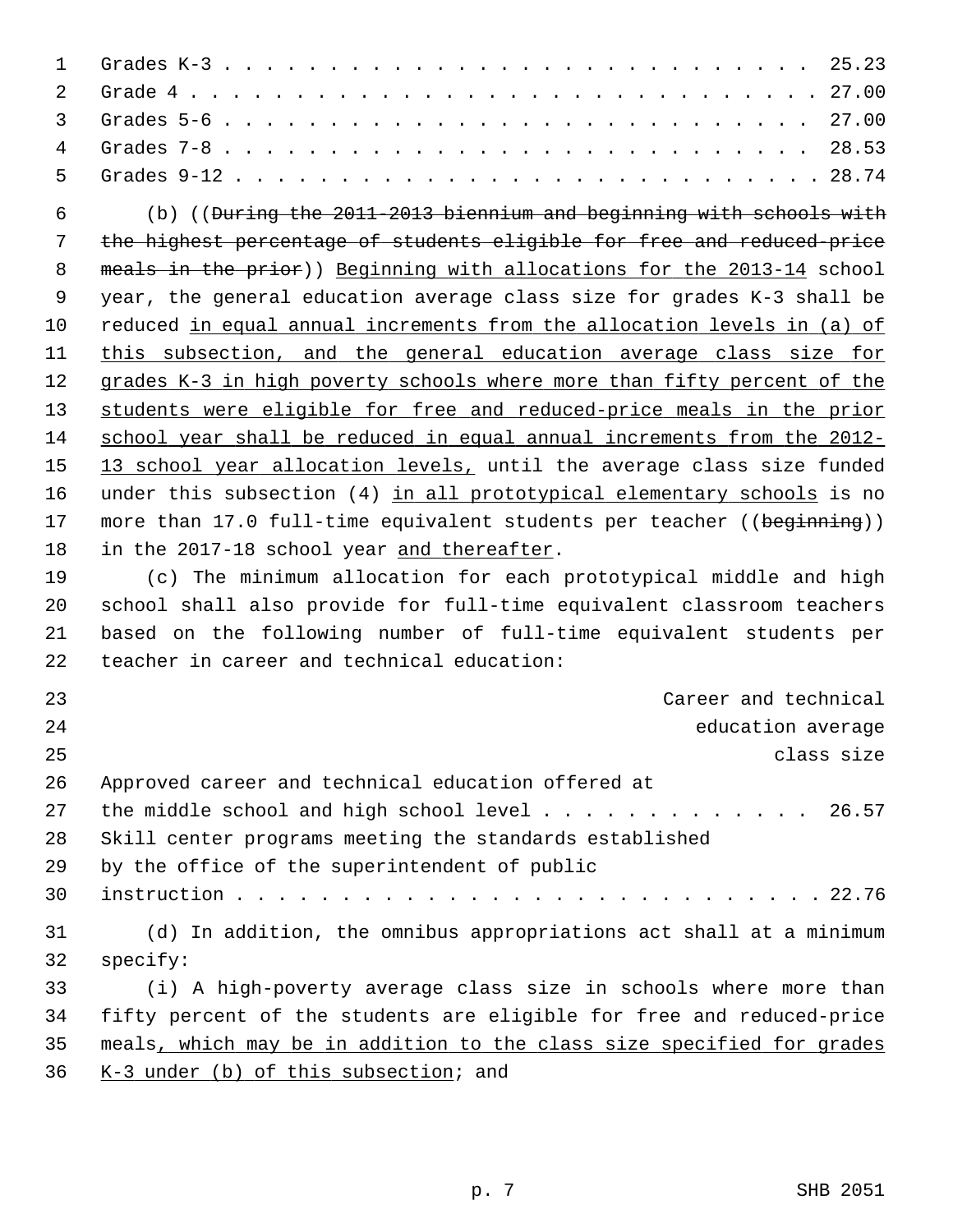1 (ii) A specialty average class size for laboratory science, 2 advanced placement, and international baccalaureate courses.

 (e) To support the increase in instructional hours required under RCW 28A.150.220(2)(a), beginning with the 2013-14 school year, the minimum allocation for each prototypical middle school and high school shall provide resources to provide an additional 0.4444 hours of instruction per week per annual average full-time equivalent student enrolled in grades seven through twelve, based on the general education average class sizes specified in (a) of this subsection, which shall be increased in equal annual increments until an additional 2.2222 hours of instruction is provided in the 2017-18 school year and thereafter.

12 (5)(a) The minimum allocation for each level of prototypical school 13 shall include allocations for the following types of staff in addition 14 to classroom teachers:

| 15 |                                                                                | Elementary | Middle       | High       |    |
|----|--------------------------------------------------------------------------------|------------|--------------|------------|----|
| 16 |                                                                                | School     | School       | School     |    |
| 17 | Principals, assistant principals, and other certificated building-level        |            |              |            |    |
| 18 |                                                                                | 1.253      | 1.353        | 1.880      |    |
| 19 | Teacher librarians, a function that includes information literacy, technology, |            |              |            |    |
| 20 | and media to support school library media programs                             | 0.663      | 0.519        | 0.523      |    |
| 21 | Health and social services:                                                    |            |              |            |    |
| 22 |                                                                                | 0.076      | 0.060        | 0.096      |    |
| 23 |                                                                                | 0.042      | 0.006        | 0.015      |    |
| 24 |                                                                                | 0.017      | 0.002        | 0.007      |    |
| 25 | Guidance counselors, a function that includes parent outreach and graduation   |            |              |            |    |
| 26 |                                                                                | 0.493      | 1.116        | 1.909      |    |
| 27 | Teaching assistance, including any aspect of educational instructional         |            |              |            |    |
| 28 |                                                                                | 0.936      | 0.700        | 0.652      |    |
| 29 | Office support and other noninstructional aides                                | 2.012      | 2.325        | 3.269      |    |
| 30 |                                                                                | 1.657      | 1.942        | 2.965      |    |
| 31 | Classified staff providing student and staff safety                            | 0.079      | 0.092        | 0.141      |    |
| 32 |                                                                                | 0.00       | 0.00         | 0.00       |    |
| 33 | Beginning with the 2013-14 school year, the minimum allocations<br>(b)         |            |              |            |    |
| 34 | this<br>5)<br>subsection<br>for<br>family<br>under                             | engagement | coordinators |            | in |
| 35 | prototypical<br>elementary<br>schools<br>for<br>and                            | quidance   |              | counselors | in |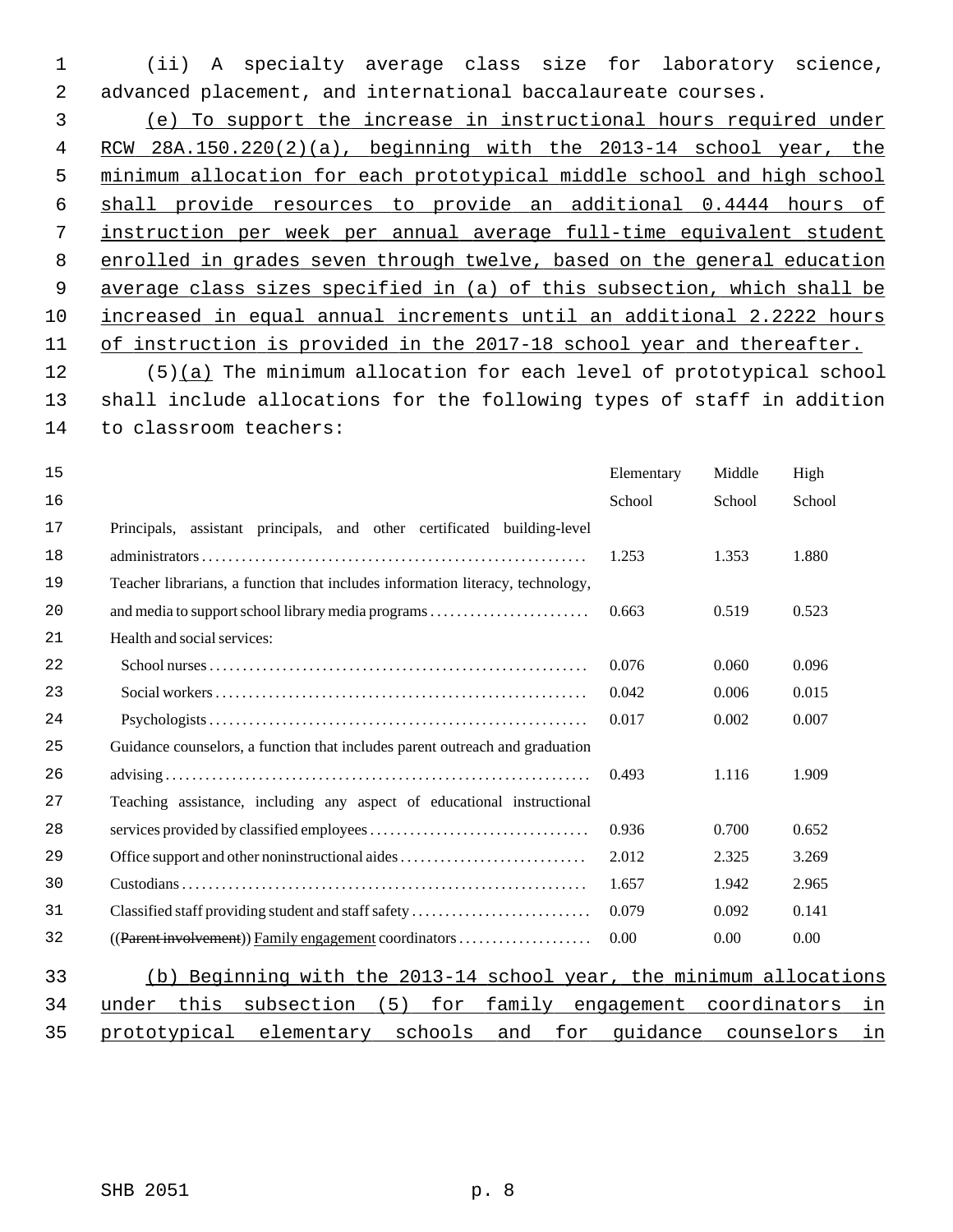prototypical middle schools and high schools shall each be increased in equal annual increments until allocations of 0.50 family engagement coordinators in prototypical elementary schools, 1.616 guidance counselors in prototypical middle schools, and 2.409 guidance counselors in prototypical high schools are provided in the 2017-18 school year and thereafter.

 7 (6)(a) The minimum staffing allocation for each school district to 8 provide district-wide support services shall be allocated per one 9 thousand annual average full-time equivalent students in grades K-12 as 10 follows:

| 11  | Staff per 1,000                               |  |
|-----|-----------------------------------------------|--|
| 12. | K-12 students                                 |  |
|     |                                               |  |
|     | 14 Facilities, maintenance, and grounds 1.813 |  |
|     | 15 Warehouse, laborers, and mechanics 0.332   |  |

16 (b) The minimum allocation of staff units for each school district 17 to support certificated and classified staffing of central 18 administration shall be 5.30 percent of the staff units generated under 19 subsections  $(4)(a)$   $((and))_1$   $(b)$ , and  $(e)$  and  $(5)$  of this section and 20 (a) of this subsection.

21 (7) The distribution formula shall include staffing allocations to 22 school districts for career and technical education and skill center 23 administrative and other school-level certificated staff, as specified 24 in the omnibus appropriations act.

25 (8)(a) Except as provided in (b) of this subsection, the minimum 26 allocation for each school district shall include allocations per 27 annual average full-time equivalent student for the following 28 materials, supplies, and operating costs, to be adjusted for inflation 29 from the 2008-09 school year:

| 30 | Per annual average                                       |
|----|----------------------------------------------------------|
| 31 | full-time equivalent student                             |
| 32 | in grades K-12                                           |
| 33 |                                                          |
| 34 |                                                          |
| 35 |                                                          |
| 36 | Other supplies and library materials \$124.07            |
| 37 | Instructional professional development for certified and |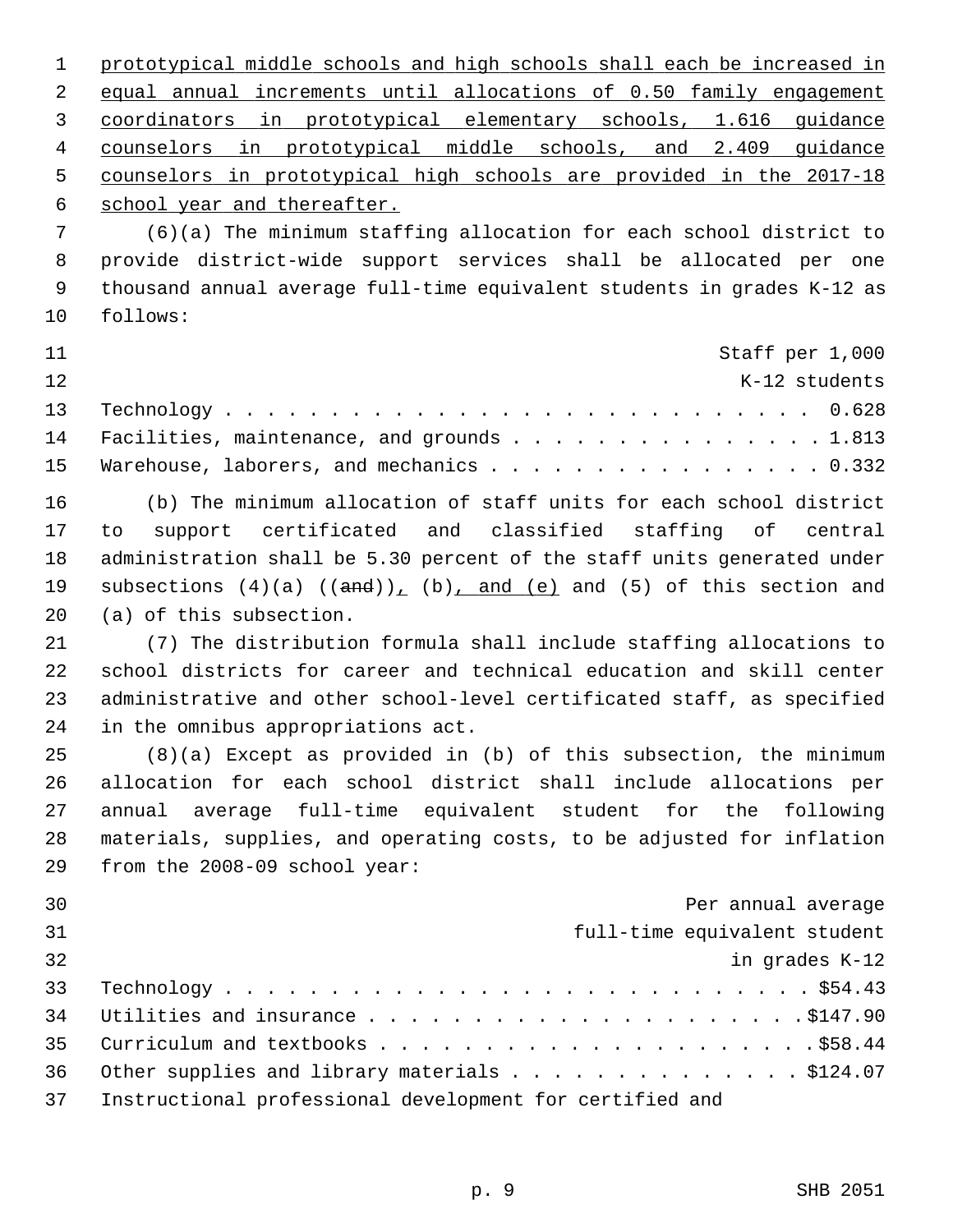| $\mathbf{1}$        |                                                                                    |
|---------------------|------------------------------------------------------------------------------------|
| $\overline{a}$<br>3 |                                                                                    |
| $\overline{4}$      | (b) During the 2011-2013 biennium, the minimum allocation for                      |
| 5                   | ((maintenance)) materials, supplies, and operating costs shall be                  |
| 6                   | increased as specified in the omnibus appropriations act. Beginning                |
| 7                   | with the 2013-14 school year, the minimum allocation shall be increased            |
| 8                   | in equal annual increments, adjusted for inflation, until the following            |
| 9                   | allocations, adjusted for inflation from the ((2007-08)) 2011-12 school            |
| 10                  | year, are provided in the 2015-16 school year, after which the                     |
| 11                  | allocations shall be adjusted annually for inflation as specified in               |
| 12                  | the omnibus appropriations act:                                                    |
| 13                  | Per annual average                                                                 |
| 14                  | full-time equivalent student                                                       |
| 15                  | in grades K-12                                                                     |
| 16                  |                                                                                    |
| 17                  | Utilities and insurance ( $(\frac{2309.21}{1})$ \$292.71                           |
| 18                  | Curriculum and textbooks ( $(\frac{\text{122.17}}{2})$ ) $\frac{\text{115.66}}{2}$ |
| 19                  | Other supplies and library materials ( $(\frac{2559.39}{})$ \$245.55               |
| 20                  | Instructional professional development for certificated and                        |
| 21                  |                                                                                    |
| 22                  | Facilities maintenance ((\$153.18)) \$145.01                                       |
| 23                  | Security and central office administration $($ $($ \$106.12 $)$ $)$ \$100.46       |
| 24                  | (9) In addition to the amounts provided in subsection (8) of this                  |
| 25                  | section, the omnibus appropriations act shall provide an amount based              |
| 26                  | on full-time equivalent student enrollment in each of the following:               |
| 27                  | (a) Exploratory career and technical education courses for students                |
| 28                  | in grades seven through twelve;                                                    |
| 29                  | (b) Laboratory science courses for students in grades nine through                 |
| 30                  | twelve;                                                                            |
| 31                  | (c) Preparatory career and technical education courses for students                |
| 32                  | in grades nine through twelve offered in a high school; and                        |
| 33                  | (d) Preparatory career and technical education courses for students                |
| 34                  | in grades eleven and twelve offered through a skill center.                        |
| 35                  | (10) In addition to the allocations otherwise provided under this                  |
| 36                  | section, amounts shall be provided to support the following programs               |
| 37                  | and services:                                                                      |
|                     |                                                                                    |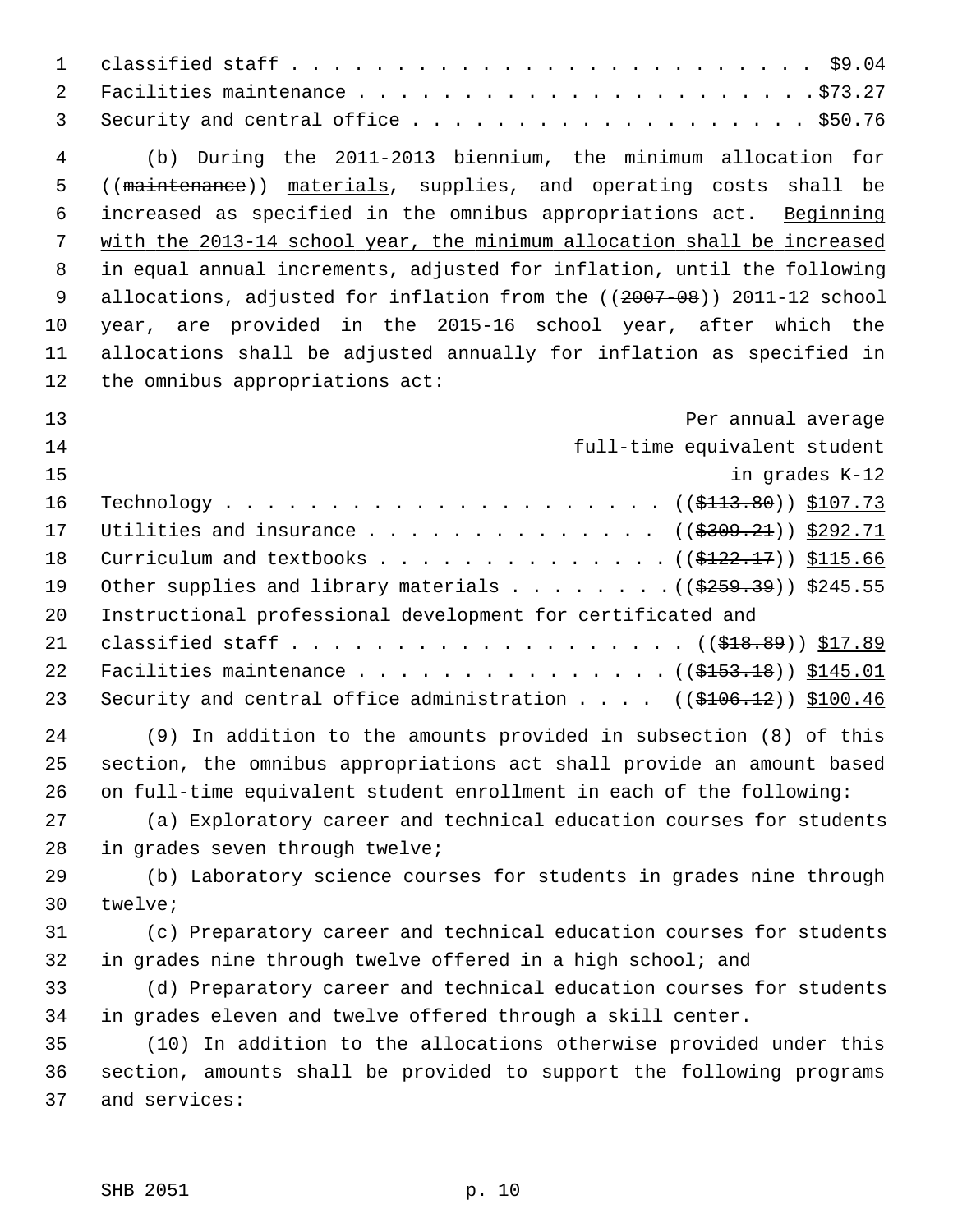1 (a) To provide supplemental instruction and services for 2 underachieving students through the learning assistance program under 3 RCW 28A.165.005 through 28A.165.065, allocations shall be based on the 4 district percentage of students in grades K-12 who were eligible for 5 free or reduced-price meals in the prior school year. The minimum 6 allocation for each level of prototypical school for the program shall 7 provide ((for each level of prototypical school)) resources to provide, 8 on a statewide average, 1.5156 hours per week in extra instruction with 9 a class size of fifteen learning assistance program students per 10 teacher, which shall be increased beginning with the 2013-14 school 11 year in equal annual increments until an allocation of 2.0 hours per 12 week is provided in the 2017-18 school year and thereafter.

13 (b) To provide supplemental instruction and services for students 14 whose primary language is other than English, allocations shall be 15 based on the following:

16 (i) The head count number of students in each school who are 17 eligible for and enrolled in the transitional bilingual instruction 18 program under RCW 28A.180.010 through 28A.180.080. The minimum 19 allocation for each level of prototypical school shall provide 20 resources to provide, on a statewide average, 4.7780 hours per week in 21 extra instruction with fifteen transitional bilingual instruction 22 program students per teacher. ((Notwithstanding other provisions of 23 this subsection (10), the actual per-student allocation may be scaled 24 to provide a larger allocation for students needing more intensive 25 intervention and a commensurate reduced allocation for students needing 26 less intensive intervention, as detailed in the omnibus appropriations 27 act.)) Beginning with the 2013-14 school year, the minimum allocation 28 for students in grades seven and eight shall be increased in equal 29 annual increments until an allocation of 6.0 hours per week is provided 30 in the 2017-18 school year and thereafter. Also beginning with the 31 2013-14 school year, the minimum allocation for students in grades nine 32 through twelve shall be increased in equal annual increments until an 33 allocation of 8.0 hours per week is provided in the 2017-18 school year 34 and thereafter.

 (ii) The head count number of students in each school who have exited the transitional bilingual instruction program within the previous two years based on their performance on the English proficiency assessment approved by the superintendent of public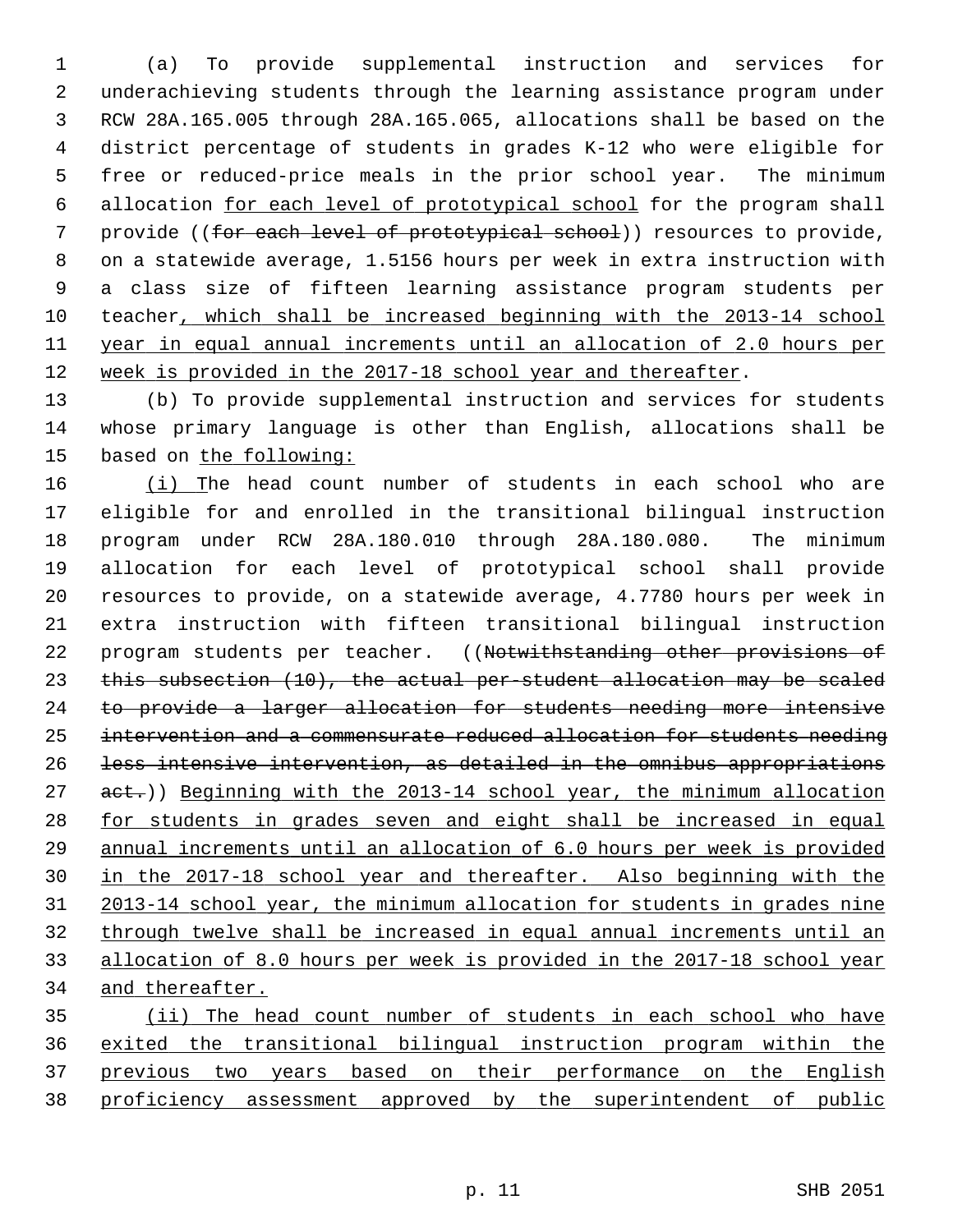instruction under RCW 28A.180.090. Beginning with the 2013-14 school year, the minimum allocation under this subsection (10)(b)(ii) for each level of prototypical school shall provide resources to provide, on a statewide average, 0.60 hours per week in extra instruction with fifteen exited transitional bilingual instruction program students per teacher, based on students who exited within the previous school year. Beginning with the 2014-15 school year, the minimum allocation shall be based on students who exited within the previous two school years and shall be increased in equal annual increments until an allocation of 3.0 hours per week is provided in the 2017-18 school year and thereafter.

12 (iii) School districts may not receive allocations under both 13 (b)(i) and (ii) of this subsection for the same student in a single 14 school year.

15 (c) To provide additional allocations to support programs for 16 highly capable students under RCW 28A.185.010 through 28A.185.030, 17 allocations shall be based on two and three hundred fourteen one-18 thousandths percent of each school district's full-time equivalent 19 basic education enrollment. The minimum allocation for the programs 20 shall provide resources to provide, on a statewide average, 2.1590 21 hours per week in extra instruction with fifteen highly capable program 22 students per teacher.

23 (11) The allocations under subsections  $(4)(a)$   $((and))_1$   $(b)$ , and 24 (e), (5), (6), and (8) of this section shall be enhanced as provided 25 under RCW 28A.150.390 on an excess cost basis to provide supplemental 26 instructional resources for students with disabilities.

27 (12)(a) For the purposes of allocations for prototypical high 28 schools and middle schools under subsections (4) and (10) of this 29 section that are based on the percent of students in the school who are 30 eligible for free and reduced-price meals, the actual percent of such 31 students in a school shall be adjusted by a factor identified in the 32 omnibus appropriations act to reflect underreporting of free and 33 reduced-price meal eligibility among middle and high school students.

34 (b) Allocations or enhancements provided under subsections (4), 35 (7), and (9) of this section for exploratory and preparatory career and 36 technical education courses shall be provided only for courses approved 37 by the office of the superintendent of public instruction under chapter 38 28A.700 RCW.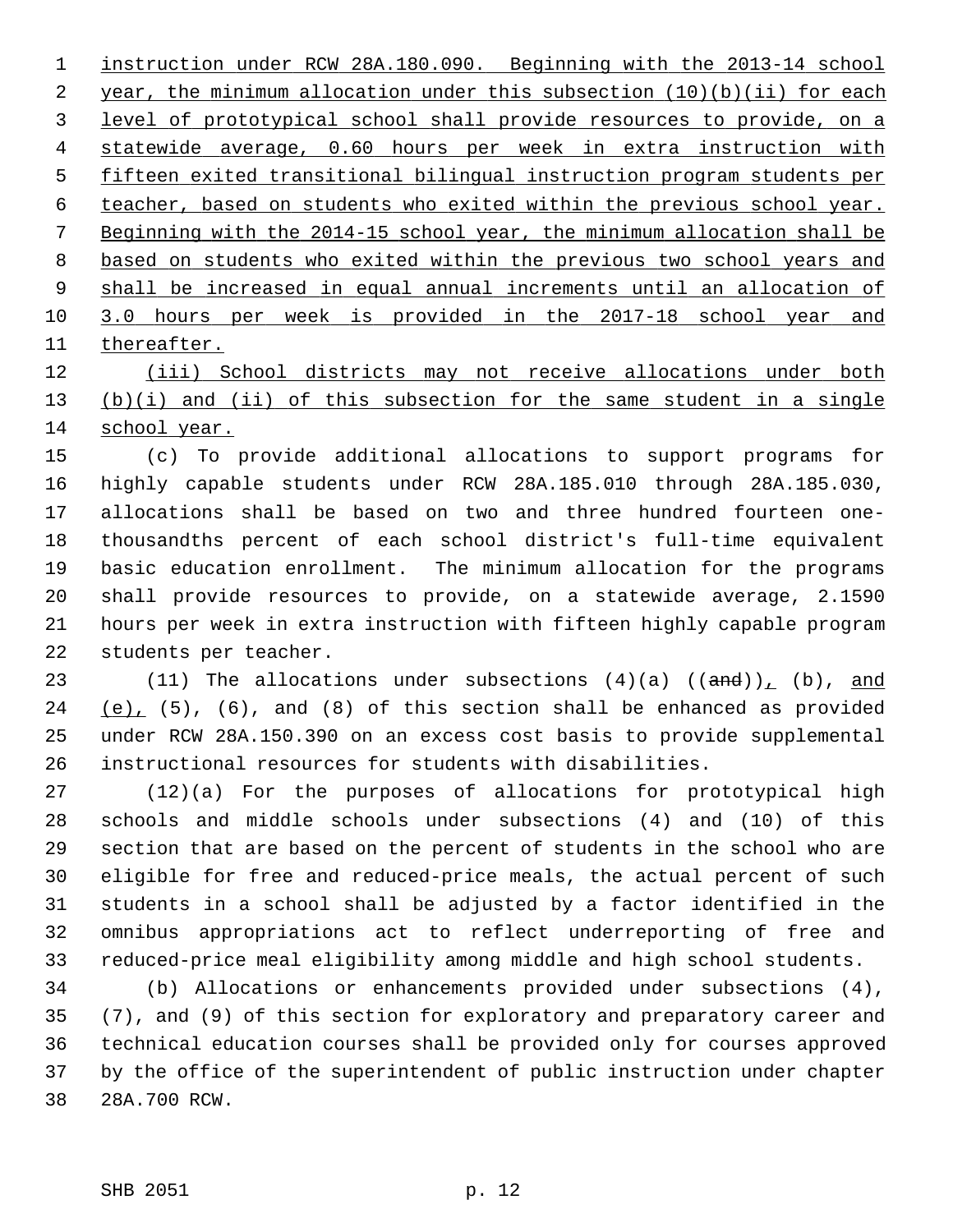1 (13)(a) This formula for distribution of basic education funds 2 shall be reviewed biennially by the superintendent and governor. The 3 recommended formula shall be subject to approval, amendment or 4 rejection by the legislature.

 5 (b) In the event the legislature rejects the distribution formula 6 recommended by the governor, without adopting a new distribution 7 formula, the distribution formula for the previous school year shall 8 remain in effect.

 9 (c) The enrollment of any district shall be the annual average 10 number of full-time equivalent students and part-time students as 11 provided in RCW 28A.150.350, enrolled on the first school day of each 12 month, including students who are in attendance pursuant to RCW 13 28A.335.160 and 28A.225.250 who do not reside within the servicing 14 school district. The definition of full-time equivalent student shall 15 be determined by rules of the superintendent of public instruction and 16 shall be included as part of the superintendent's biennial budget 17 request. The definition shall be based on the minimum instructional 18 hour offerings required under RCW 28A.150.220. Any revision of the 19 present definition shall not take effect until approved by the house 20 ways and means committee and the senate ways and means committee.

21 (d) The office of financial management shall make a monthly review 22 of the superintendent's reported full-time equivalent students in the 23 common schools in conjunction with RCW 43.62.050.

24 **Sec. 4.** RCW 28A.150.315 and 2012 c 51 s 1 are each amended to read 25 as follows:

26 (1) Beginning with the 2007-08 school year, funding for voluntary 27 all-day kindergarten programs shall be phased-in beginning with schools 28 with the highest poverty levels, defined as those schools with the 29 highest percentages of students qualifying for free and reduced-price 30 lunch support in the prior school year. ((During the 2011-2013) 31 biennium, funding shall continue to be phased-in each year)) Beginning 32 with the 2013-14 school year, funds shall be allocated to increase the 33 proportion of full-time equivalent kindergarten students in state-34 funded all-day kindergarten programs in equal annual increments until 35 full statewide implementation of all-day kindergarten is achieved in 36 the 2017-18 school year. Once a school receives funding for the all-37 day kindergarten program, that school shall remain eligible for funding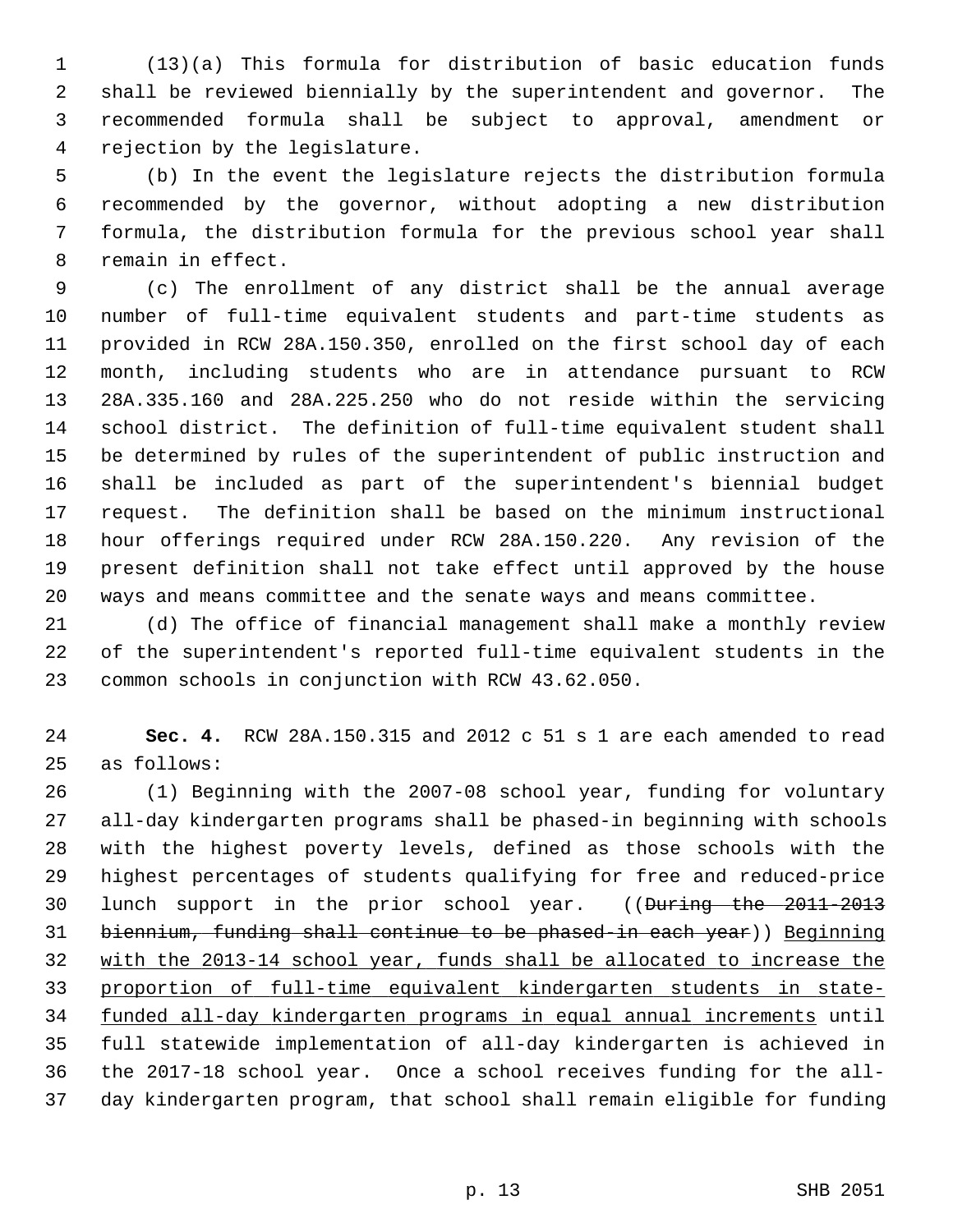1 in subsequent school years regardless of changes in the school's 2 percentage of students eligible for free and reduced-price lunches as 3 long as other program requirements are fulfilled. Additionally, 4 schools receiving all-day kindergarten program support shall agree to 5 the following conditions:

6 (a) Provide at least a one thousand-hour instructional program;

 7 (b) Provide a curriculum that offers a rich, varied set of 8 experiences that assist students in:

 9 (i) Developing initial skills in the academic areas of reading, 10 mathematics, and writing;

11 (ii) Developing a variety of communication skills;

12 (iii) Providing experiences in science, social studies, arts, 13 health and physical education, and a world language other than English; 14 (iv) Acquiring large and small motor skills;

15 (v) Acquiring social and emotional skills including successful 16 participation in learning activities as an individual and as part of a 17 group; and

18 (vi) Learning through hands-on experiences;

19 (c) Establish learning environments that are developmentally 20 appropriate and promote creativity;

21 (d) Demonstrate strong connections and communication with early 22 learning community providers; and

23 (e) Participate in kindergarten program readiness activities with 24 early learning providers and parents.

25 (2)(a) It is the intent of the legislature that administration of 26 the Washington kindergarten inventory of developing skills as required 27 in this subsection (2) and RCW 28A.655.080 replace administration of 28 other assessments being required by school districts or that other 29 assessments only be administered if they seek to obtain information not 30 covered by the Washington kindergarten inventory of developing skills.

31 (b) In addition to the requirements in subsection (1) of this 32 section and to the extent funds are available, beginning with the 2011- 33 12 school year on a voluntary basis, schools must identify the skills, 34 knowledge, and characteristics of kindergarten students at the 35 beginning of the school year in order to support social-emotional, 36 physical, and cognitive growth and development of individual children; 37 support early learning provider and parent involvement; and inform 38 instruction. Kindergarten teachers shall administer the Washington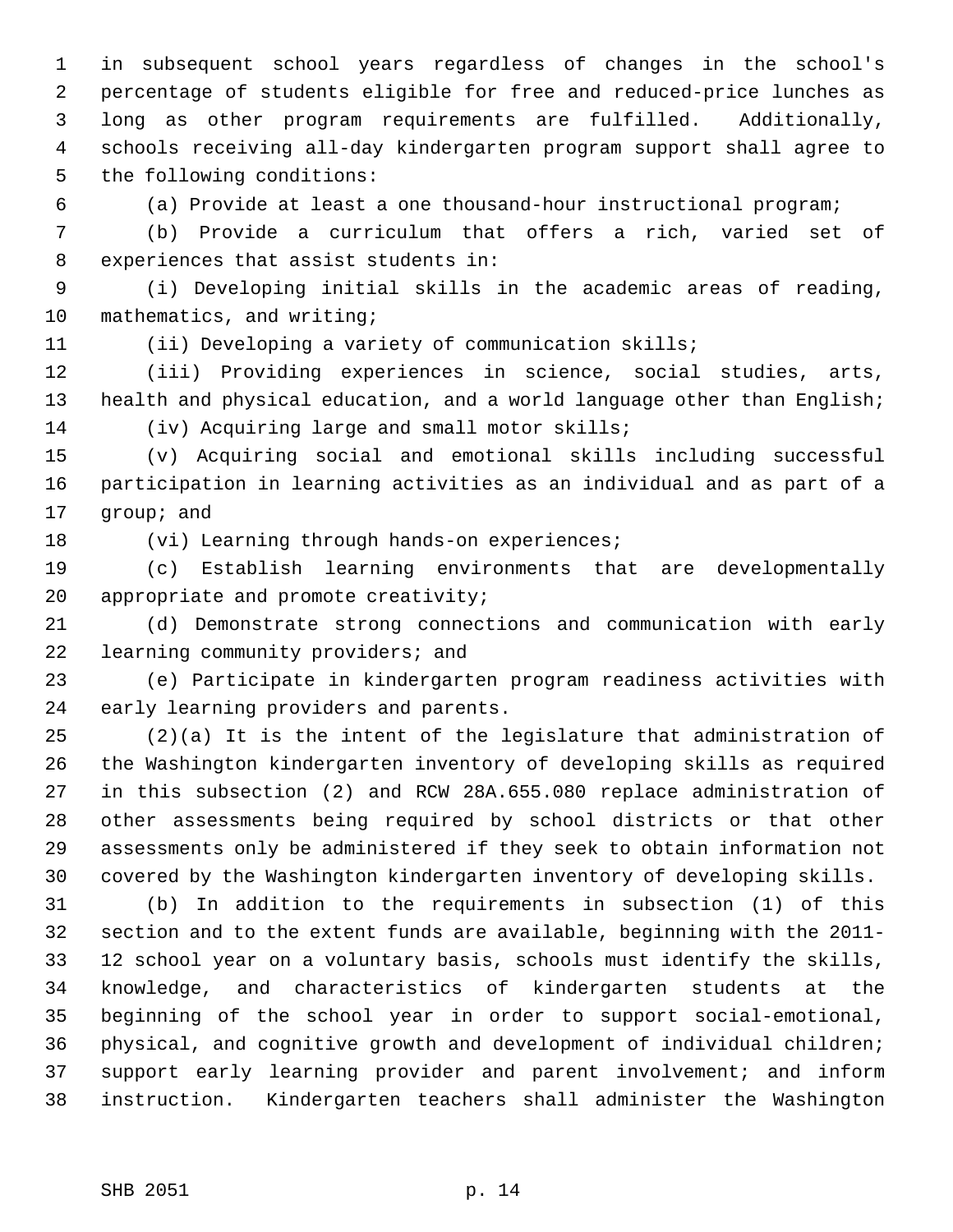1 kindergarten inventory of developing skills, as directed by the 2 superintendent of public instruction in consultation with the 3 department of early learning and in collaboration with the 4 nongovernmental private-public partnership designated in RCW 5 43.215.070, and report the results to the superintendent. The 6 superintendent shall share the results with the director of the 7 department of early learning.

 8 (c) School districts shall provide an opportunity for parents and 9 guardians to excuse their children from participation in the Washington 10 kindergarten inventory of developing skills.

11 (3) Subject to funds appropriated for this purpose, the 12 superintendent of public instruction shall designate one or more school 13 districts to serve as resources and examples of best practices in 14 designing and operating a high-quality all-day kindergarten program. 15 Designated school districts shall serve as lighthouse programs and 16 provide technical assistance to other school districts in the initial 17 stages of implementing an all-day kindergarten program. Examples of 18 topics addressed by the technical assistance include strategic 19 planning, developing the instructional program and curriculum, working 20 with early learning providers to identify students and communicate with 21 parents, and developing kindergarten program readiness activities.

22 **Sec. 5.** RCW 28A.150.390 and 2010 c 236 s 3 are each amended to 23 read as follows:

24 (1) The superintendent of public instruction shall submit to each 25 regular session of the legislature during an odd-numbered year a 26 programmed budget request for special education programs for students 27 with disabilities. Funding for programs operated by local school 28 districts shall be on an excess cost basis from appropriations provided 29 by the legislature for special education programs for students with 30 disabilities and shall take account of state funds accruing through RCW 31 28A.150.260 (4)(a)  $((and))$ , (b), and (e), (5), (6), and (8).

32 (2) The excess cost allocation to school districts shall be based 33 on the following:

34 (a) A district's annual average headcount enrollment of students 35 ages birth through four and those five year olds not yet enrolled in 36 kindergarten who are eligible for and enrolled in special education,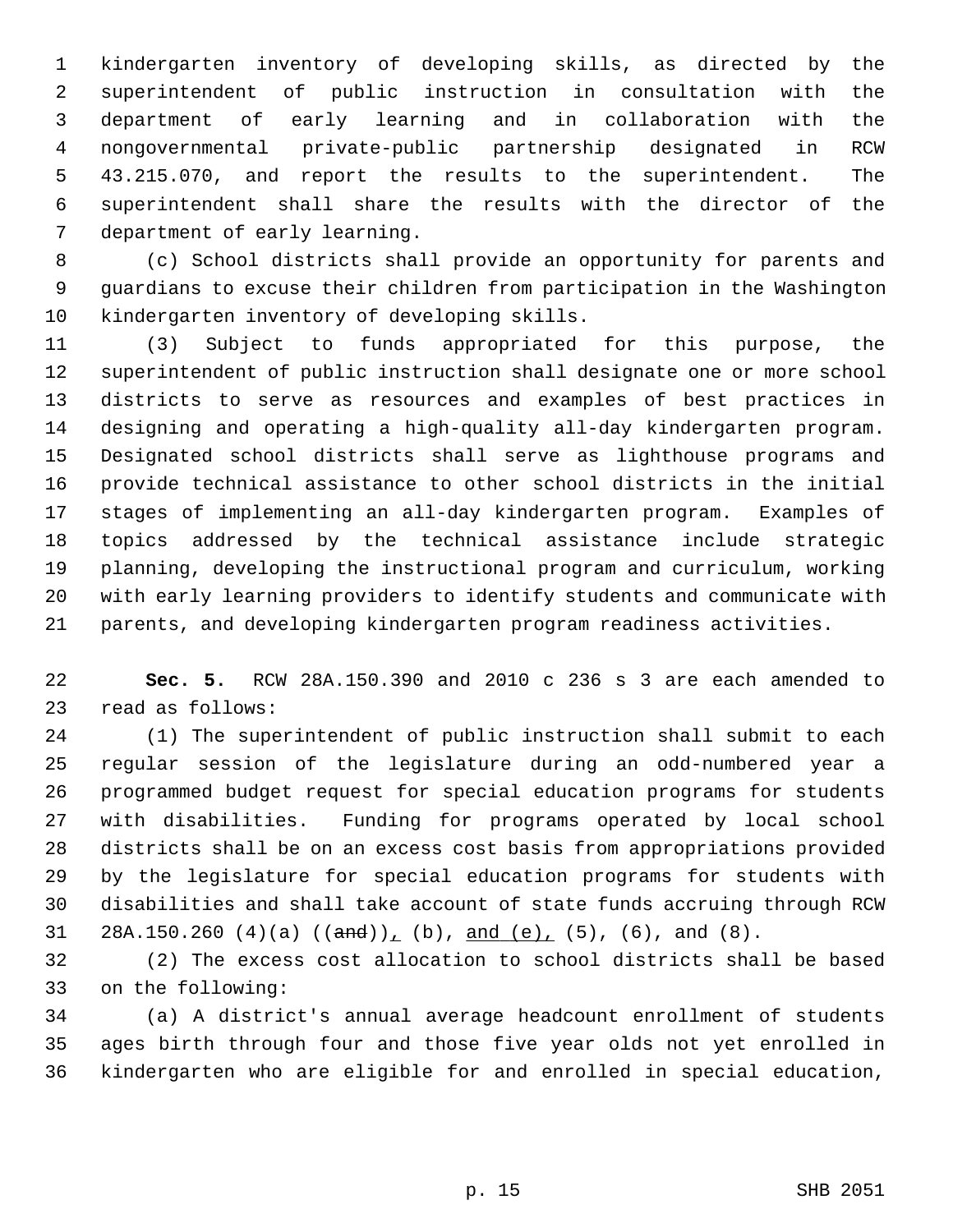1 multiplied by the district's base allocation per full-time equivalent 2 student, multiplied by 1.15; and

 3 (b) A district's annual average full-time equivalent basic 4 education enrollment, multiplied by the district's funded enrollment 5 percent, multiplied by the district's base allocation per full-time 6 equivalent student, multiplied by 0.9309.

7 (3) As used in this section:

 8 (a) "Base allocation" means the total state allocation to all 9 schools in the district generated by the distribution formula under RCW 10 28A.150.260 (4)(a)  $((and))$ , (b), and (e), (5), (6), and (8), to be 11 divided by the district's full-time equivalent enrollment.

12 (b) "Basic education enrollment" means enrollment of resident 13 students including nonresident students enrolled under RCW 28A.225.225 14 and students from nonhigh districts enrolled under RCW 28A.225.210 and 15 excluding students residing in another district enrolled as part of an 16 interdistrict cooperative program under RCW 28A.225.250.

17 (c) "Enrollment percent" means the district's resident special 18 education annual average enrollment, excluding students ages birth 19 through four and those five year olds not yet enrolled in kindergarten, 20 as a percent of the district's annual average full-time equivalent 21 basic education enrollment.

22 (d) "Funded enrollment percent" means the lesser of the district's 23 actual enrollment percent or twelve and seven-tenths percent.

24 NEW SECTION. **Sec. 6.** A new section is added to chapter 28A.150 25 RCW to read as follows:

26 (1) Minimum salary allocations for state-funded classified and 27 certificated administrative staff positions allocated under RCW 28 28A.150.260 shall be calculated as provided in this section.

29 (2)(a) Beginning with the 2013-14 school year, the minimum standard 30 salary allocation for classified staff shall be increased in equal 31 biennial increments until an allocation equal to the market rate salary 32 for classified staff, adjusted by inflation from the 2010-11 school 33 year, is provided in the 2017-18 school year and thereafter.

34 (b) Beginning with the 2013-14 school year, the minimum standard 35 salary allocation for certificated administrative staff shall be 36 increased in equal biennial increments until an allocation equal to the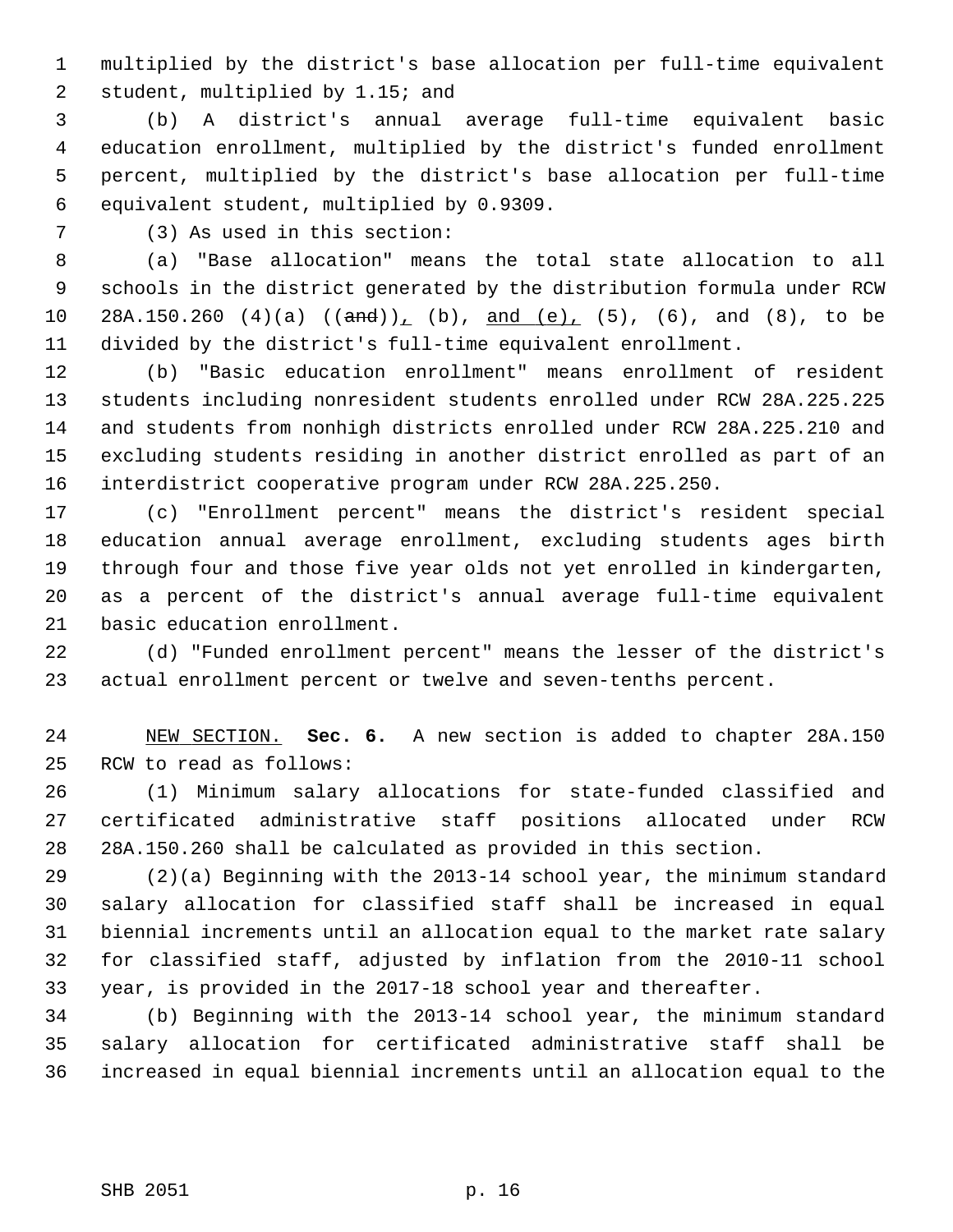1 market rate salary for certificated administrative staff, adjusted by 2 inflation from the 2010-11 school year, is provided in the 2017-18 3 school year and thereafter.

 4 (3) School districts whose grandfathered salary allocation exceeds 5 the standard salary allocation in any year shall receive the greater of 6 their grandfathered salary allocation or the standard salary allocation 7 as provided under this section.

 8 (4) The salary allocations calculated under this section are 9 minimum allocations and do not include any salary increases provided 10 under RCW 28A.400.205. The salaries calculated under this section are 11 for allocation purposes only.

12 (5) The definitions in this subsection apply throughout this 13 section.

14 (a) "Grandfathered salary allocation" means a state salary 15 allocation rate for classified or certificated administrative staff 16 provided to a school district that exceeds the standard salary 17 allocation.

18 (b) "Inflation" means the change in the consumer price index-- 19 Seattle for urban wage earners and clerical workers, all items, 20 compiled by the bureau of labor statistics, United States department of 21 labor.

22 (c) "Market rate salary for classified staff" means the 2010 state 23 average predicted salary for comparable occupations to classified 24 staff, identified through a wage analysis submitted in April 2012 to 25 the compensation technical working group convened under chapter 548, 26 laws of 2009, weighted by the distribution of school staff among the 27 occupational groupings considered in the analysis.

28 (d) "Market rate salary for certificated administrative staff" 29 means the 2010 state average prevailing salary for managerial 30 occupations comparable to school district administrators, identified 31 through a wage analysis submitted in April 2012 to the compensation 32 technical working group convened under chapter 548, laws of 2009.

33 (e) "Standard salary allocation" means the state salary allocation 34 rate for classified or certificated administrative staff provided to 35 the majority of school districts.

36 **Sec. 7.** RCW 28A.180.030 and 2001 1st sp.s. c 6 s 3 are each 37 amended to read as follows: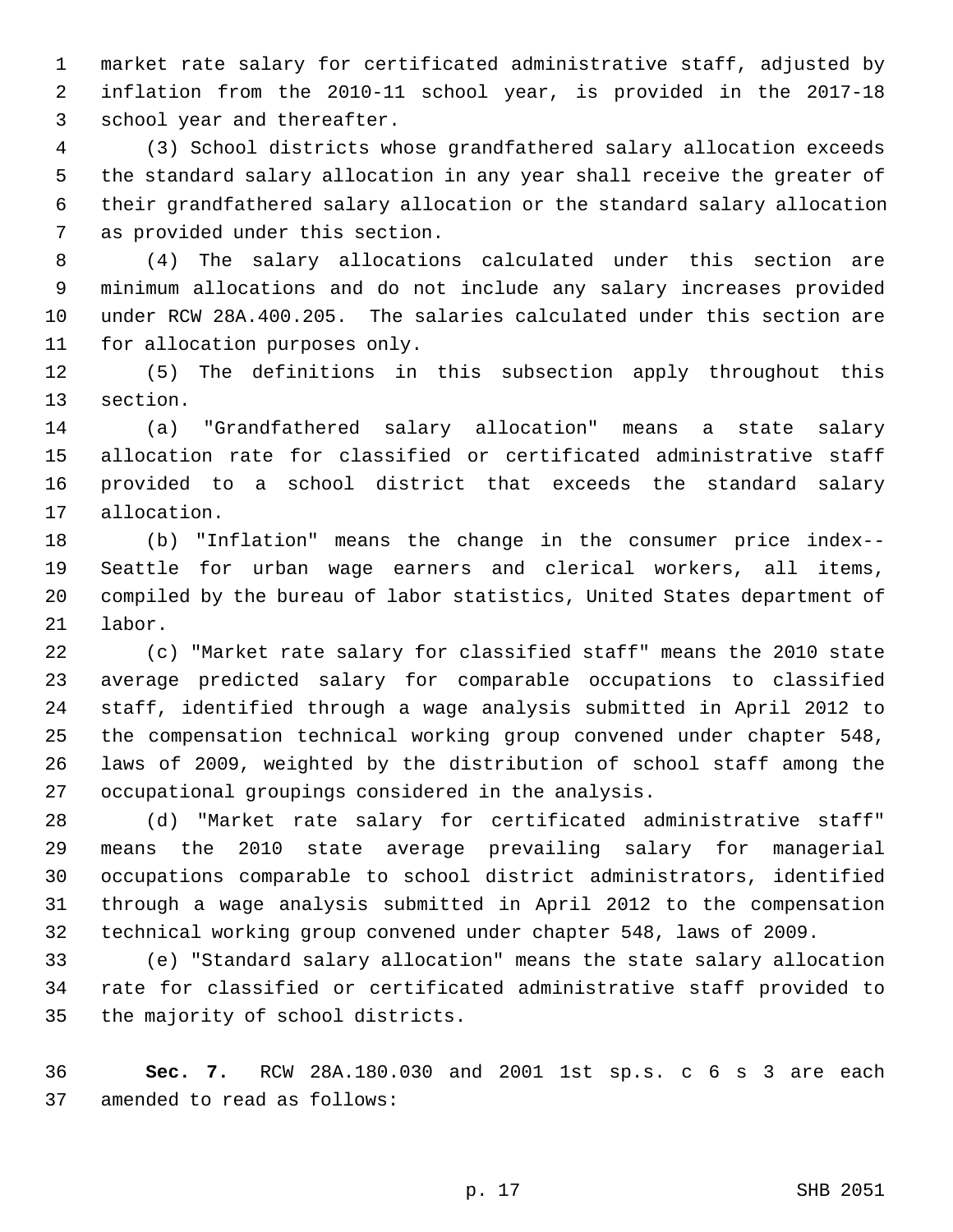1 As used throughout this chapter, unless the context clearly 2 indicates otherwise:

3 (1) "Transitional bilingual instruction" means:

 4 (a) A system of instruction which uses two languages, one of which 5 is English, as a means of instruction to build upon and expand language 6 skills to enable the pupil to achieve competency in English. Concepts 7 and information are introduced in the primary language and reinforced 8 in the second language: PROVIDED, That the program shall include 9 testing in the subject matter in English; or

10 (b) In those cases in which the use of two languages is not 11 practicable as established by the superintendent of public instruction 12 and unless otherwise prohibited by law, an alternative system of 13 instruction which may include English as a second language and is 14 designed to enable the pupil to achieve competency in English.

15 (2) "Primary language" means the language most often used by the 16 student for communication in his/her home.

17 (3) "Eligible pupil" means any enrollee of the school district 18 whose primary language is other than English and whose English language 19 skills are sufficiently deficient or absent to impair learning.

 (4) "Exited pupil" means a student previously enrolled in the transitional bilingual instruction program who is no longer eligible for the program based on his or her performance on an English 23 proficiency assessment approved by the superintendent of public instruction.

25 **Sec. 8.** RCW 28A.180.040 and 2009 c 380 s 5 are each amended to 26 read as follows:

27 (1) Every school district board of directors shall:

28 (a) Make available to each eligible pupil transitional bilingual 29 instruction to achieve competency in English, in accord with rules of 30 the superintendent of public instruction;

31 (b) Wherever feasible, ensure that communications to parents 32 emanating from the schools shall be appropriately bilingual for those 33 parents of pupils in the bilingual instruction program;

34 (c) Determine, by administration of an English test approved by the 35 superintendent of public instruction the number of eligible pupils 36 enrolled in the school district at the beginning of a school year and 37 thereafter during the year as necessary in individual cases;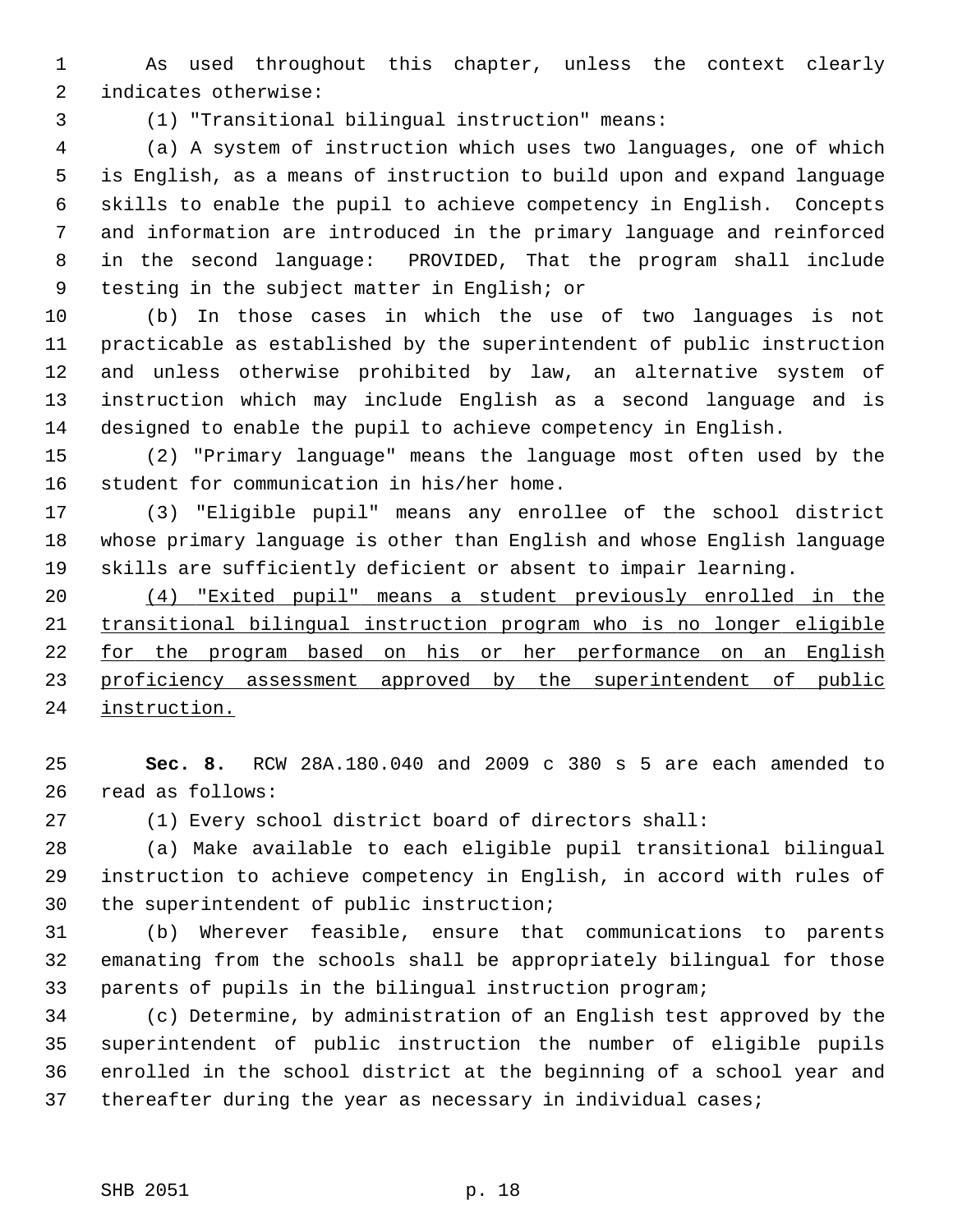1 (d) Ensure that a student who is a child of a military family in 2 transition and who has been assessed as in need of, or enrolled in, a 3 bilingual instruction program, the receiving school shall initially 4 honor placement of the student into a like program.

 5 (i) The receiving school shall determine whether the district's 6 program is a like program when compared to the sending school's 7 program; and

 8 (ii) The receiving school may conduct subsequent assessments 9 pursuant to RCW 28A.180.090 to determine appropriate placement and 10 continued enrollment in the program;

11 (e) Before the conclusion of each school year, measure each 12 eligible pupil's improvement in learning the English language by means 13 of a test approved by the superintendent of public instruction;  $((and))$ 

14 (f) Provide in-service training for teachers, counselors, and other 15 staff, who are involved in the district's transitional bilingual 16 program. Such training shall include appropriate instructional 17 strategies for children of culturally different backgrounds, use of 18 curriculum materials, and program models; and

 (g) Make available a program of instructional support for up to two years immediately after pupils exit from the program, for exited pupils who need assistance in reaching grade-level performance in academic 22 subjects even though they have achieved English proficiency for purposes of the transitional bilingual instructional program.

24 (2) The definitions in Article II of RCW 28A.705.010 apply to 25 subsection (1)(d) of this section.

26 **Sec. 9.** RCW 28A.230.090 and 2011 c 203 s 2 are each amended to 27 read as follows:

28 (1) The state board of education shall establish high school 29 graduation requirements or equivalencies for students, except as 30 provided in RCW 28A.230.122 and except those equivalencies established 31 by local high schools or school districts under RCW 28A.230.097. The 32 purpose of a high school diploma is to declare that a student is ready 33 for success in postsecondary education, gainful employment, and 34 citizenship, and is equipped with the skills to be a lifelong learner.

35 (a) Any course in Washington state history and government used to 36 fulfill high school graduation requirements shall consider including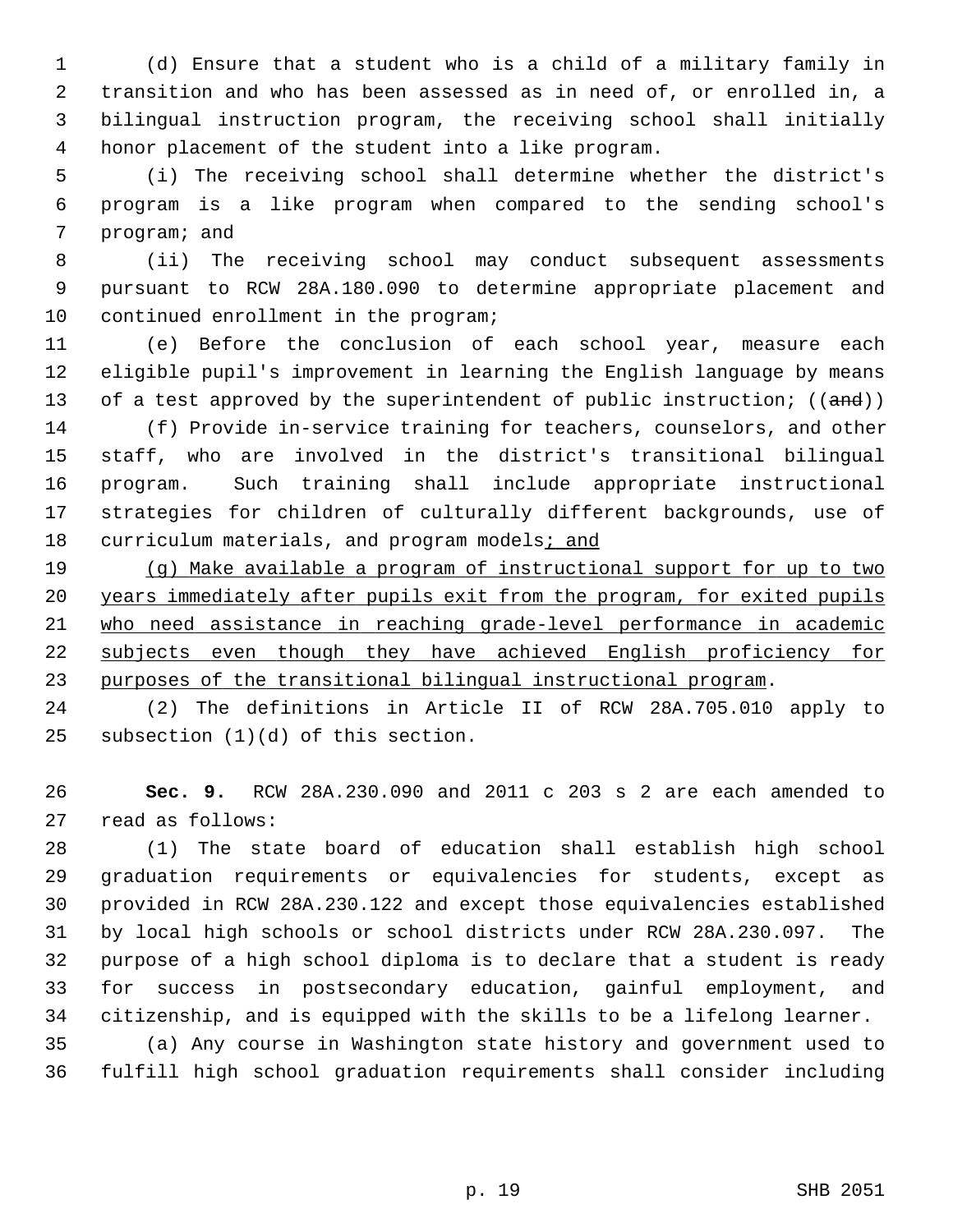1 information on the culture, history, and government of the American 2 Indian peoples who were the first inhabitants of the state.

 3 (b) The certificate of academic achievement requirements under RCW 4 28A.655.061 or the certificate of individual achievement requirements 5 under RCW 28A.155.045 are required for graduation from a public high 6 school but are not the only requirements for graduation.

 7 (c) Any decision on whether a student has met the state board's 8 high school graduation requirements for a high school and beyond plan 9 shall remain at the local level.

10 (2)(a) In recognition of the statutory authority of the state board 11 of education to establish and enforce minimum high school graduation 12 requirements, the state board shall periodically reevaluate the 13 graduation requirements and shall report such findings to the 14 legislature in a timely manner as determined by the state board.

15 (b) The state board shall reevaluate the graduation requirements 16 for students enrolled in vocationally intensive and rigorous career and 17 technical education programs, particularly those programs that lead to 18 a certificate or credential that is state or nationally recognized. 19 The purpose of the evaluation is to ensure that students enrolled in 20 these programs have sufficient opportunity to earn a certificate of 21 academic achievement, complete the program and earn the program's 22 certificate or credential, and complete other state and local 23 graduation requirements.

24 (c) The state board shall forward any proposed changes to the high 25 school graduation requirements to the education committees of the 26 legislature for review and to the quality education council established 27 under RCW 28A.290.010. The legislature shall have the opportunity to 28 act during a regular legislative session before the changes are adopted 29 through administrative rule by the state board. Changes that have a 30 fiscal impact on school districts, as identified by a fiscal analysis 31 prepared by the office of the superintendent of public instruction, 32 shall take effect only if formally authorized and funded by the 33 legislature through the omnibus appropriations act or other enacted 34 legislation.

 (d) The state board of education shall adopt rules to implement the career and college ready graduation requirement proposal adopted under board resolution on November 10, 2010, to take effect beginning with the graduating class of 2018. The provisions of chapter . . ., Laws of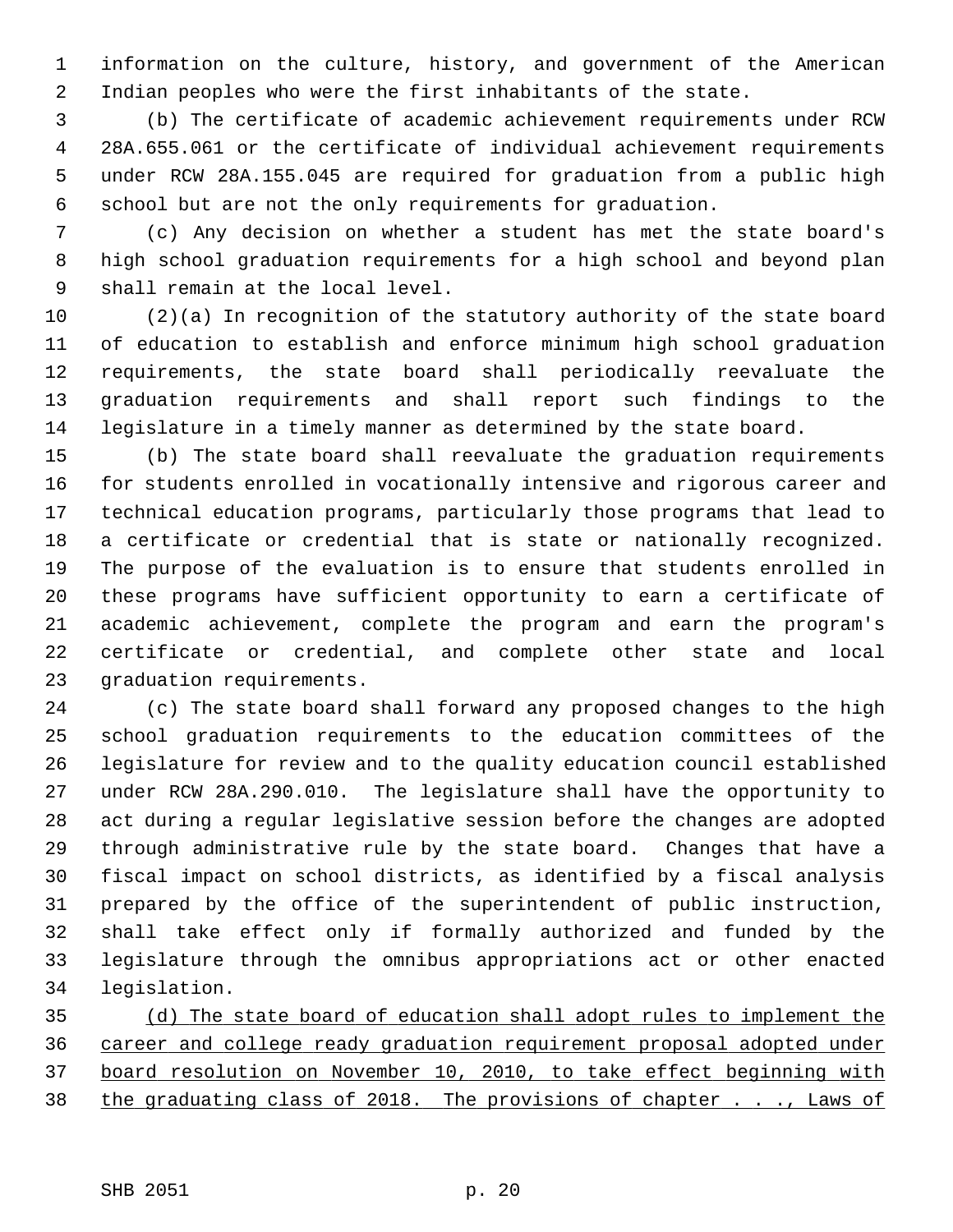2013 (this act) and the increased funding allocated under RCW 28A.150.260 as amended by chapter . . ., Laws of 2013 (this act) constitute the funding by the legislature required under this section to implement the proposal.

 5 (3) Pursuant to any requirement for instruction in languages other 6 than English established by the state board of education or a local 7 school district, or both, for purposes of high school graduation, 8 students who receive instruction in American sign language or one or 9 more American Indian languages shall be considered to have satisfied 10 the state or local school district graduation requirement for 11 instruction in one or more languages other than English.

12 (4) If requested by the student and his or her family, a student 13 who has completed high school courses before attending high school 14 shall be given high school credit which shall be applied to fulfilling 15 high school graduation requirements if:

16 (a) The course was taken with high school students, if the academic 17 level of the course exceeds the requirements for seventh and eighth 18 grade classes, and the student has successfully passed by completing 19 the same course requirements and examinations as the high school 20 students enrolled in the class; or

21 (b) The academic level of the course exceeds the requirements for 22 seventh and eighth grade classes and the course would qualify for high 23 school credit, because the course is similar or equivalent to a course 24 offered at a high school in the district as determined by the school 25 district board of directors.

26 (5) Students who have taken and successfully completed high school 27 courses under the circumstances in subsection (4) of this section shall 28 not be required to take an additional competency examination or perform 29 any other additional assignment to receive credit.

30 (6) At the college or university level, five quarter or three 31 semester hours equals one high school credit.

32 **Sec. 10.** RCW 28A.160.192 and 2011 1st sp.s. c 27 s 3 are each 33 amended to read as follows:

34 (1) ((The superintendent of public instruction shall phase-in the 35 implementation of)) The distribution formula under this chapter for 36 allocating state funds to school districts for the transportation of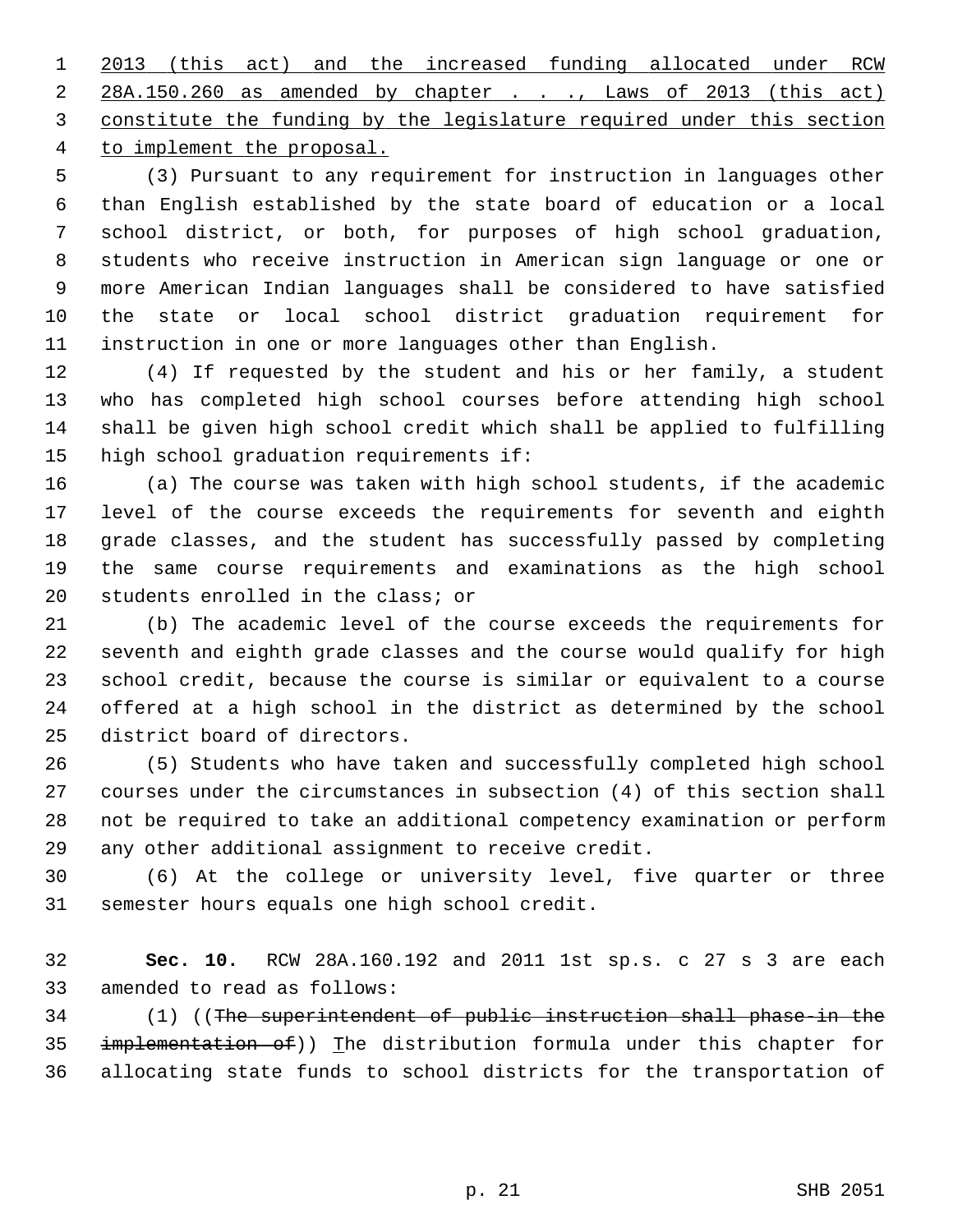1 students to and from school((. The phase-in shall begin no later than 2 the 2011-2013 biennium and be fully implemented by the 2013-2015 3 biennium.)) must:

 4 (a) ((The formula must)) Be developed and revised on an ongoing 5 basis using the major cost factors in student transportation, including 6 basic and special student loads, school district land area, average 7 distance to school, roadway miles, and number of locations served. 8 Factors must include all those site characteristics that are 9 statistically significant after analysis of the data required by the 10 revised reporting process.

11 (b) ((The formula must)) Allocate funds to school districts based 12 on the average predicted costs of transporting students to and from 13 school, using a regression analysis. Only factors that are 14 statistically significant shall be used in the regression analysis. 15 Employee compensation costs included in the allowable transportation 16 expenditures used for the purpose of establishing each ((school 17 district's independent)) variable in the regression analysis shall be 18 limited to the base salary or hourly wage rates, fringe benefit rates, 19 and ((applicable health care)) the insurance benefit allocation 20 rate( $(\pm)$ ) provided in the omnibus appropriations act.

21 (2) ((During the phase-in period,)) Funding provided to school 22 districts for student transportation operations shall be distributed on 23 the following basis:

24 (a) Annually, each school district shall receive the lesser of the 25 ((previous school year's pupil transportation operations allocation)) 26 expected cost as predicted by the regression analysis under subsection 27 (1)(b) of this section, or the total of allowable pupil transportation 28 expenditures identified on the previous school year's final expenditure 29 report to the state plus district indirect expenses using the federal 30 restricted indirect rate as calculated in the district annual financial 31 report;

32 (b) Annually, the amount identified in (a) of this subsection shall 33 be adjusted for any budgeted ((increases)) changes provided in the 34 omnibus appropriations act for salaries  $((\theta \cdot \mathbf{r}))_+$  fringe benefits, and 35 the insurance benefit allocation rate; and

36 (c) ((Annually, any funds appropriated by the legislature in excess 37 of the maintenance level funding amount for student transportation 38 shall be distributed among school districts on a prorated basis using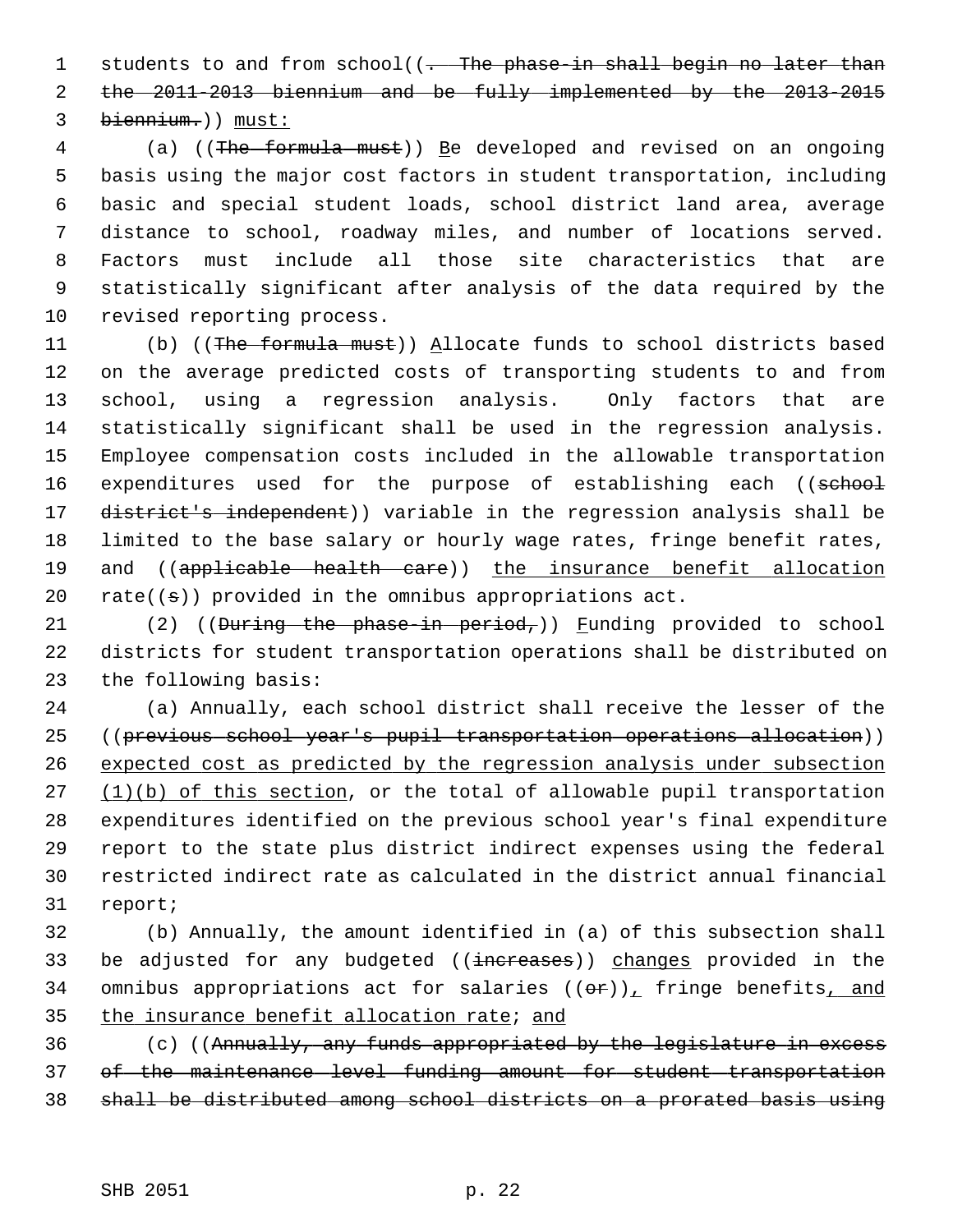1 the difference between the amount identified in (a) adjusted by (b) of

2 this subsection and the amount determined under the formula in RCW

 $3, 28A.160.180;$  and

 $\left(4 + \frac{1}{2}\right)$ ) Allocations provided to recognize the cost of depreciation to 5 districts contracting with private carriers for student transportation 6 shall be deducted from the allowable transportation expenditures in (a) 7 of this subsection.

 8 **Sec. 11.** RCW 43.135.025 and 2009 c 479 s 35 are each amended to 9 read as follows:

10 (1) The state shall not expend from the general fund during any 11 fiscal year state moneys in excess of the state expenditure limit 12 established under this chapter.

13 (2) Except pursuant to a declaration of emergency under RCW 14 43.135.035 or pursuant to an appropriation under RCW 43.135.045(2), the 15 state treasurer shall not issue or redeem any check, warrant, or 16 voucher that will result in a state general fund expenditure for any 17 fiscal year in excess of the state expenditure limit established under 18 this chapter. A violation of this subsection constitutes a violation 19 of RCW 43.88.290 and shall subject the state treasurer to the penalties 20 provided in RCW 43.88.300.

21 (3) The state expenditure limit for any fiscal year shall be the 22 previous fiscal year's state expenditure limit increased by a 23 percentage rate that equals the fiscal growth factor.

24 (4) For purposes of computing the state expenditure limit for the 25 fiscal year beginning July 1, 2009, the phrase "the previous fiscal 26 year's state expenditure limit" means the total state expenditures from 27 the state general fund, the public safety and education account, the 28 health services account, the violence reduction and drug enforcement 29 account, the student achievement fund, the water quality account, and 30 the equal justice subaccount, not including federal funds, for the 31 fiscal year beginning July 1, 2008, plus the fiscal growth factor.

32 (5) A state expenditure limit committee is established for the 33 purpose of determining and adjusting the state expenditure limit as 34 provided in this chapter. The members of the state expenditure limit 35 committee are the director of financial management, the attorney 36 general or the attorney general's designee, and the chairs and ranking 37 minority members of the senate committee on ways and means and the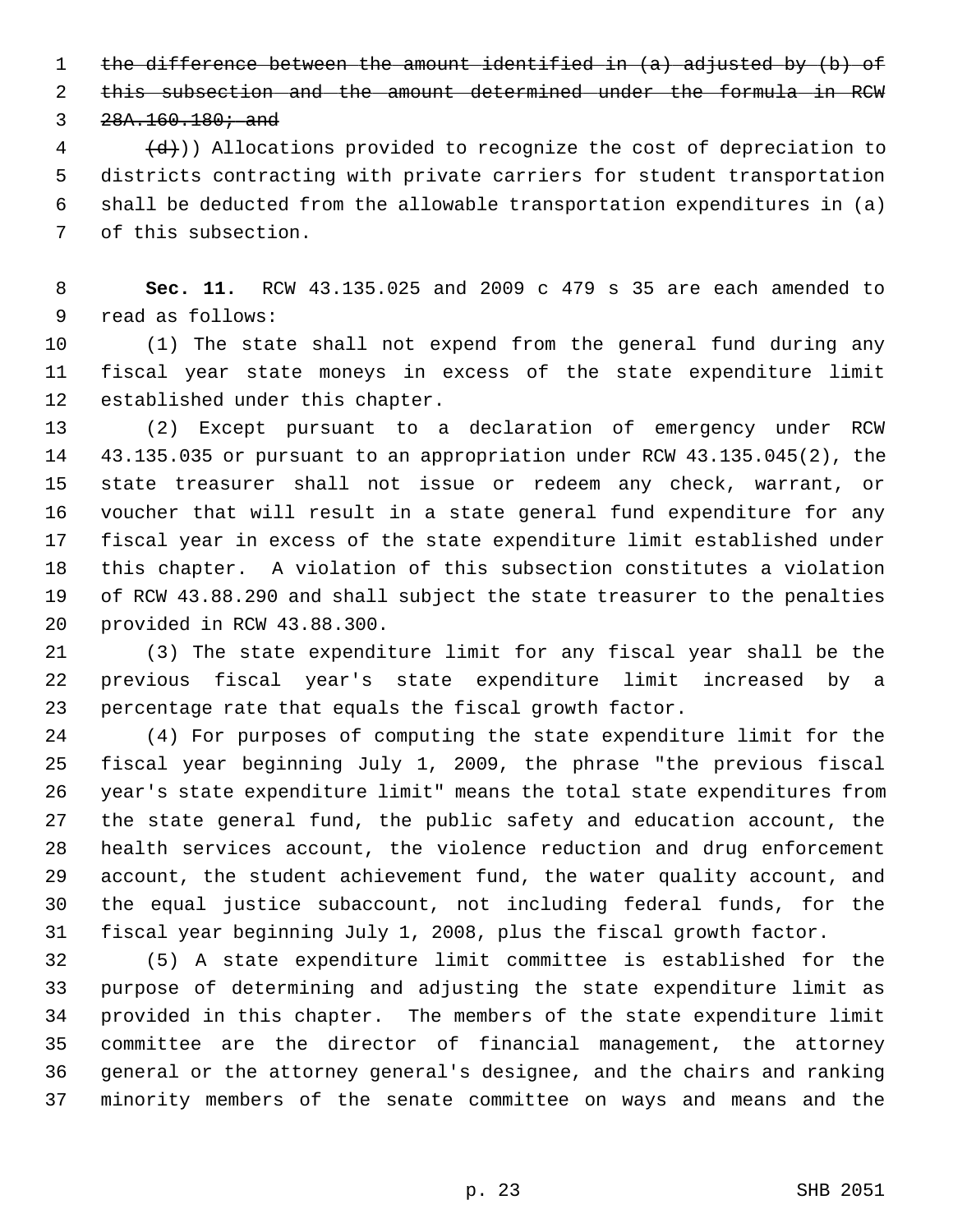1 house of representatives committee on ways and means. All actions of 2 the state expenditure limit committee taken pursuant to this chapter 3 require an affirmative vote of at least four members.

 4 (6) Each November, the state expenditure limit committee shall 5 adjust the expenditure limit for the preceding fiscal year based on 6 actual expenditures and known changes in the fiscal growth factor and 7 then project an expenditure limit for the next two fiscal years. 8 However, to facilitate incremental implementation of basic education 9 formula enhancements under chapter 548, Laws of 2009, chapter 236, Laws 10 of 2010, and sections 2 through 10 of this act, when calculating the 11 expenditure limit for fiscal years 2014 through and including fiscal 12 year 2018, the state expenditure limit committee must adjust the limit 13 as otherwise required by this chapter but may not rebase the limit by 14 adjusting the limit for the preceding fiscal year based on actual 15 expenditures. If, by November 30th, the state expenditure limit 16 committee has not adopted the expenditure limit adjustment and 17 projected expenditure limit as provided in subsection (5) of this 18 section, the attorney general or his or her designee shall adjust or 19 project the expenditure limit, as necessary.

20 (7) "Fiscal growth factor" means the average growth in state 21 personal income for the prior ten fiscal years.

22 (8) "General fund" means the state general fund.

23 NEW SECTION. **Sec. 12.** (1) The legislature finds that for too 24 long, there has been a perception that career readiness and college 25 readiness represent two separate and unequal tracks. The importance of 26 providing high quality opportunities for applied learning, 27 cross-disciplinary curriculum, and career and technical equivalence 28 often appears subsumed by an emphasis on theoretical academics. The 29 legislature intends to create a vision for the integration of career 30 education alongside academic education.

31 (2)(a) A legislative task force on career education opportunities 32 is established with the following members:

33 (i) Two members from each of the largest caucuses of the house of 34 representatives, appointed by the speaker of the house of 35 representatives;

36 (ii) Two members from each of the largest caucuses of the senate, 37 appointed by the president of the senate;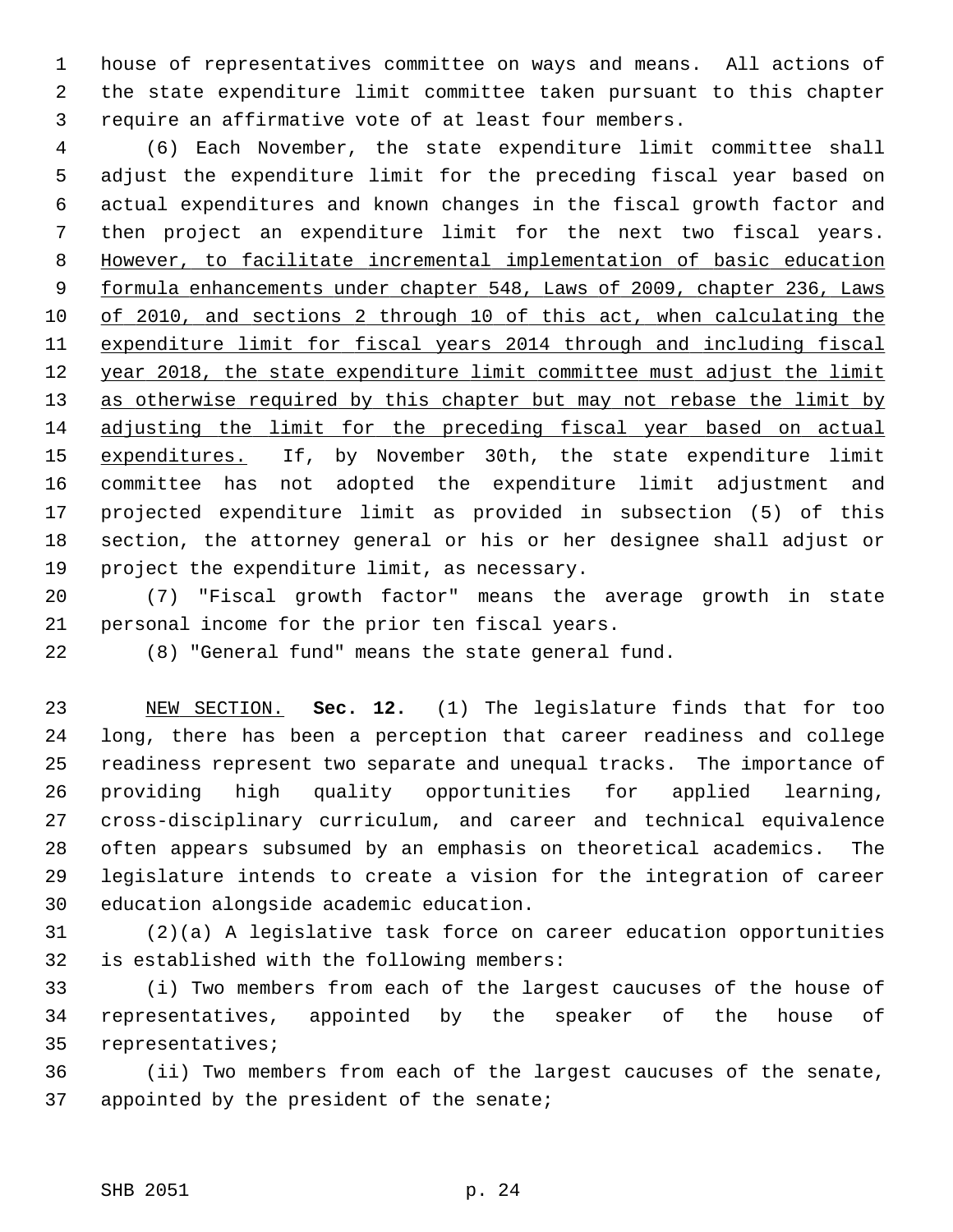1 (iii) The superintendent of public instruction or a designee;

 2 (iv) One representative each from the workforce training and 3 education coordinating board, state board of education, the student 4 achievement council, and the Washington association of career and 5 technical education; and

6 (v) One member appointed by the governor.

 7 (b) The task force shall be cochaired by one house and one senate 8 member, selected by the members of the task force.

 9 (3) The purpose of the task force is to identify strategies to 10 improve the integration of career education into secondary education 11 opportunities for all students. The strategies to be considered by the 12 task force include state laws and policies, graduation requirements, 13 and state funding for instructional programs and capital facilities. 14 The task force must examine the barriers, incentives and disincentives, 15 costs, and cost-effectiveness of current policies and practices.

16 (4) The office of the superintendent of public instruction shall 17 identify a recommended list of course equivalencies for career and 18 technical education courses and submit the list to the task force under 19 this section by September 1, 2013.

20 (5) A report from the task force is due December 15, 2013, to 21 include at least the following:

22 (a) An analysis of the career and college ready graduation 23 requirements proposed by the state board of education and any 24 recommendations regarding graduation requirements;

25 (b) Recommended policies that both support and provide appropriate 26 state oversight and strategic planning for career and technical 27 education offered in middle schools, comprehensive high schools, and 28 skill centers;

29 (c) Recommendations for how to maximize statewide use of the list 30 of career and technical education course equivalencies identified by 31 the office of the superintendent of public instruction;

32 (d) Analysis of the feasibility of establishing technical high 33 schools as an alternative delivery model for integrated secondary 34 career and academic education; and

35 (e) Recommended capital facilities policies related to:

36 (i) The siting of skill center core, branch, and satellite 37 campuses, including skill centers colocated on comprehensive high 38 school and higher education campuses;